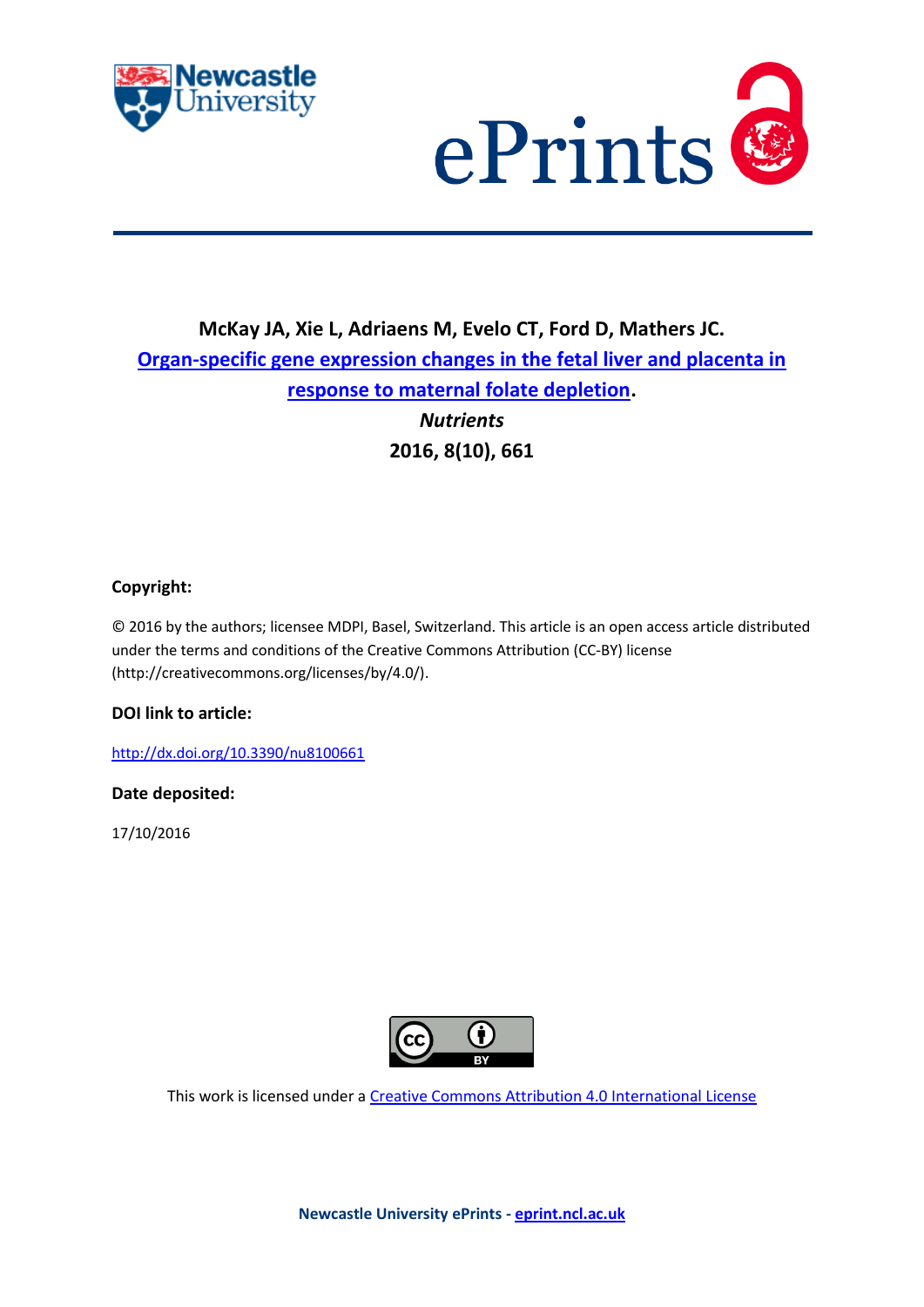



**MDPI** 

# **Organ-Specific Gene Expression Changes in the Fetal Liver and Placenta in Response to Maternal Folate Depletion**

# **Jill A. McKay <sup>1</sup> , Long Xie <sup>2</sup> , Michiel Adriaens <sup>3</sup> , Chris T. Evelo <sup>4</sup> , Dianne Ford <sup>5</sup> and John C. Mathers 2,\***

- Human Nutrition Research Centre, Institute for Health & Society, Newcastle University, Sir James Spence Institute, Royal Victoria Infirmary, Queen Victoria Road, Newcastle upon Tyne NE1 4LP, UK; jill.mckay@ncl.ac.uk
- <sup>2</sup> Human Nutrition Research Centre; Institute of Cellular Medicine, Newcastle University, Newcastle upon Tyne NE4 5PL, UK; long.xie@ncl.ac.uk
- <sup>3</sup> Maastricht Centre for Systems Biology, MaCSBio, Maastricht University, Maastricht 6200 MD, The Netherlands; michiel.adriaens@maastrichtuniversity.nl
- <sup>4</sup> Department of Bioinformatics, BiGCaT, Maastricht University, Maastricht 6200 MD, The Netherlands; chris.evelo@maastrichtuniversity.nl
- <sup>5</sup> Faculty of Health and Life Sciences, Northumbria University, Newcastle upon Tyne NE1 8ST, UK; dianne.ford@northumbria.ac.uk
- **\*** Correspondence: john.mathers@ncl.ac.uk; Tel.: +44-191-208-1133; Fax: +44-191-208-1101

Received: 22 August 2016; Accepted: 14 October 2016; Published: 22 October 2016

**Abstract:** Growing evidence supports the hypothesis that the in utero environment can have profound implications for fetal development and later life offspring health. Current theory suggests conditions experienced in utero prepare, or "programme", the fetus for its anticipated post-natal environment. The mechanisms responsible for these programming events are poorly understood but are likely to involve gene expression changes. Folate is essential for normal fetal development and inadequate maternal folate supply during pregnancy has long term adverse effects for offspring. We tested the hypothesis that folate depletion during pregnancy alters offspring programming through altered gene expression. Female C57BL/6J mice were fed diets containing 2 mg or 0.4 mg folic acid/kg for 4 weeks before mating and throughout pregnancy. At 17.5 day gestation, genome-wide gene expression was measured in male fetal livers and placentas. In the fetal liver, 989 genes were expressed differentially (555 up-regulated, 434 down-regulated) in response to maternal folate depletion, with 460 genes expressed differentially (250 up-regulated, 255 down-regulated) in the placenta. Only 25 differentially expressed genes were common between organs. Maternal folate intake during pregnancy influences fetal gene expression in a highly organ specific manner which may reflect organ-specific functions.

**Keywords:** transcriptome; programming; developmental origins of health and disease; pregnancy; diet

# **1. Introduction**

The developmental origins of health and disease (DOHaD) hypothesis proposes that in utero and early life exposures can lead to altered programming of offspring. Such programming events can cause permanent changes in organ development, physiology and metabolism leading to altered disease risk in later life. Suboptimal nutrition, both under- and over-nutrition, during fetal and neonatal development increases susceptibility to a wide range of diseases [\[1\]](#page-17-0). These observations indicate a degree of plasticity during development, in which the fetal phenotype may be altered due to environment cues [\[2\]](#page-17-1) to prepare it for the anticipated post-natal environment [\[3\]](#page-17-2). The biological mechanisms underlying this "programming" effect of nutrition during early life are poorly understood, but are likely to involve changes in gene expression.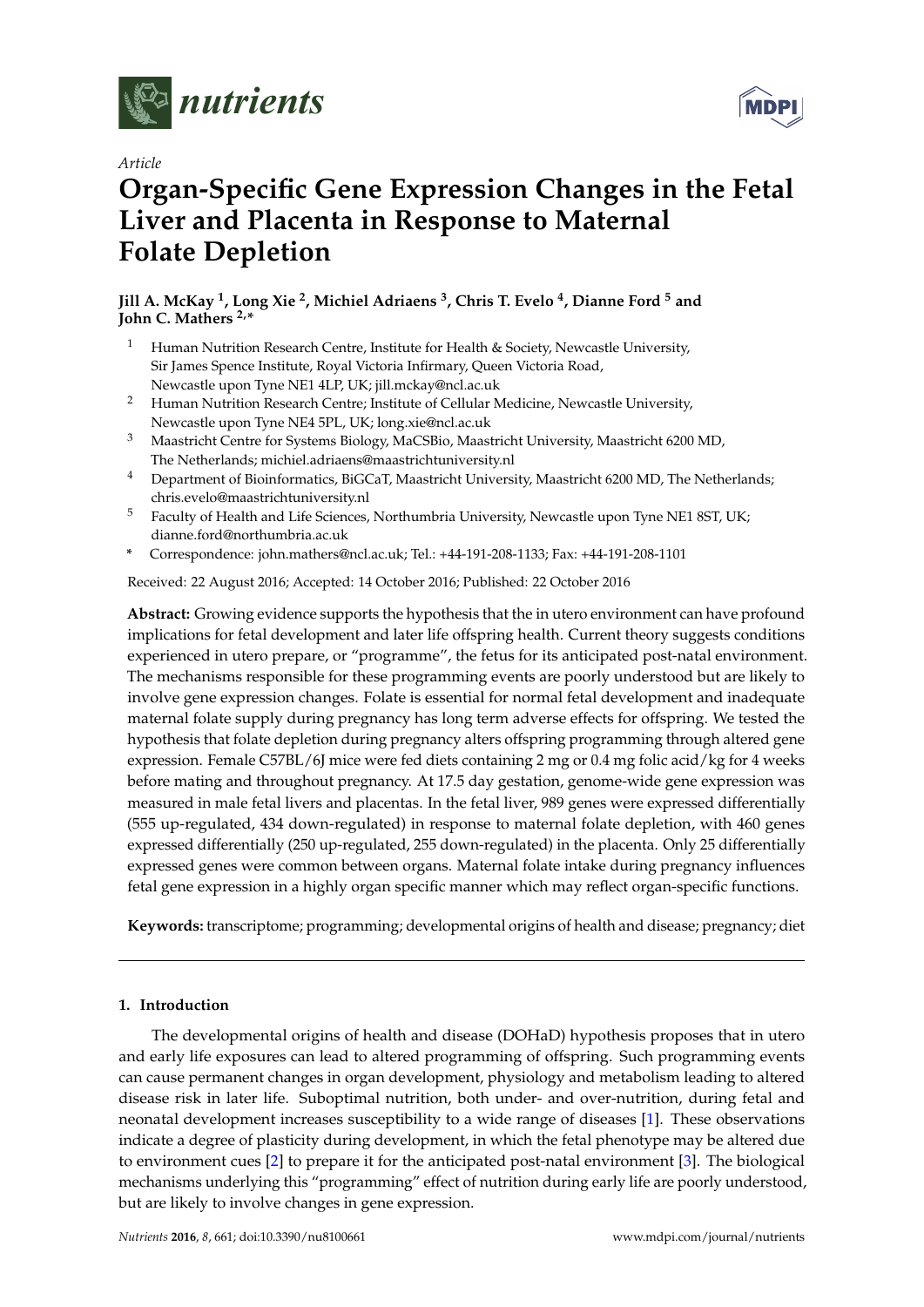The protective effect of adequate dietary folate intake and of folic acid supplementation during pregnancy on risk of neural tube defects (NTDs) is well established [\[4](#page-18-0)[,5\]](#page-18-1). Further, epidemiological evidence suggests that adequate dietary folate intake or supplementation with folic acid during pregnancy may reduce the risk of other congenital defects [\[6\]](#page-18-2) and adverse pregnancy outcomes [\[7\]](#page-18-3), as well enhancing neurodevelopment [\[8\]](#page-18-4) and reducing the risk of severe language delay [\[9\]](#page-18-5), autism [\[10,](#page-18-6)[11\]](#page-18-7) and some cancers (leukaemia [\[12](#page-18-8)[–14\]](#page-18-9), brain tumours [\[15,](#page-18-10)[16\]](#page-18-11) and neuroblastoma [\[17\]](#page-18-12)) [\[18\]](#page-18-13) in children. In rodent models, folate deficiency during pregnancy can cause spontaneous abortion, teratogenic effects in offspring, reduced litter number, and altered offspring body weight [\[19,](#page-18-14)[20\]](#page-18-15). Sufficient maternal folate intake during pregnancy is essential for successful pregnancy outcomes/normal fetal development and for the long-term health of the offspring.

Folate, a B vitamin, is central to one-carbon metabolism which, in addition to formation of the universal methyl donor, *S*-adenosyl-methionine (SAM), interacts with several other cellular pathways including amino acid metabolism and biosynthesis of purine and pyrimidines [\[21\]](#page-18-16). SAM is critical for the methylation of biological molecules including DNA, lipids and proteins. Epigenetic mechanisms (including methylation of DNA and of histones) which regulate gene expression are susceptible to modification via altered SAM availability in response to changes in folate intake (reviewed in [\[22\]](#page-19-0)). Therefore, we hypothesised that inadequate folate supply during pregnancy alters programming of the offspring via changes in gene expression and that this is responsible for the observed adverse effects of this maternal nutritional insult on pregnancy outcomes and offspring health in later life. Mammals respond to inadequate nutrient supply by prioritising allocation of nutrients to specific purposes [\[23](#page-19-1)[,24\]](#page-19-2) which may result in cell, tissue and organ differences in gene expression. Little is known about such inter-organ differences in fetal gene expression in response to restricted folate supply. We hypothesised that the fetal liver and placenta, which represent organs with long and short-term consequences for the developing animal, would be subject to distinctly different responses to folate depletion. To test these hypotheses, we quantified genome-wide gene expression patterns in fetal liver and placenta in response to maternal folate depletion before, and throughout, pregnancy.

#### **2. Experimental Section**

#### *2.1. Animal Husbandry and Experimental Diets*

All animal procedures were approved by the Newcastle University Ethics Review Committee and the UK Home Office (Project Licence number 60/3979) and have been described previously [\[25\]](#page-19-3). Animals were housed in the Comparative Biology Centre, Newcastle University at 20–22 ◦C and with 12 h light and dark cycles. Fresh water was available ad libitum. Female C57BL/6J mice were allocated at random to either a low folate (0.4 mg folic acid/kg diet) or normal folate diet (2 mg folic acid/kg diet) (6 g of allocated diet was offered to each mouse per day), and maintained on this diet for 4 weeks prior to mating. Diet compositions were modified from AIN-93G [\[26\]](#page-19-4) and have been described previously [\[25\]](#page-19-3). L-amino acids were used as a protein substitute. All ingredients, other than folic acid, were included in both diets at the same concentrations to avoid potential confounding through other dietary factors. The degree of folate depletion induced by feeding the diet containing 0.4 mg folic acid/kg was sufficient to impose a nutritional stress (evidenced by reduced circulating concentrations of folate) but not so severe as to limit reproduction. The normal folate diet contained 2 mg folic acid/kg diet which is considered sufficient to support breeding and maintenance in this species. Mice were time mated i.e., a male was added to a cage containing two females overnight and removed the following morning. Pregnant females, identified by the presence of a vaginal plug, were re-caged and offered 10 g/day of allocated diet throughout pregnancy. At 17.5 days gestation, dams were killed for collection of blood and organs.

#### *2.2. Sample Collection*

Animals were anesthetised using gaseous isoflurane, blood was removed by cardiac puncture and animals were killed by cervical dislocation. Blood was collected and stored in EDTA tubes.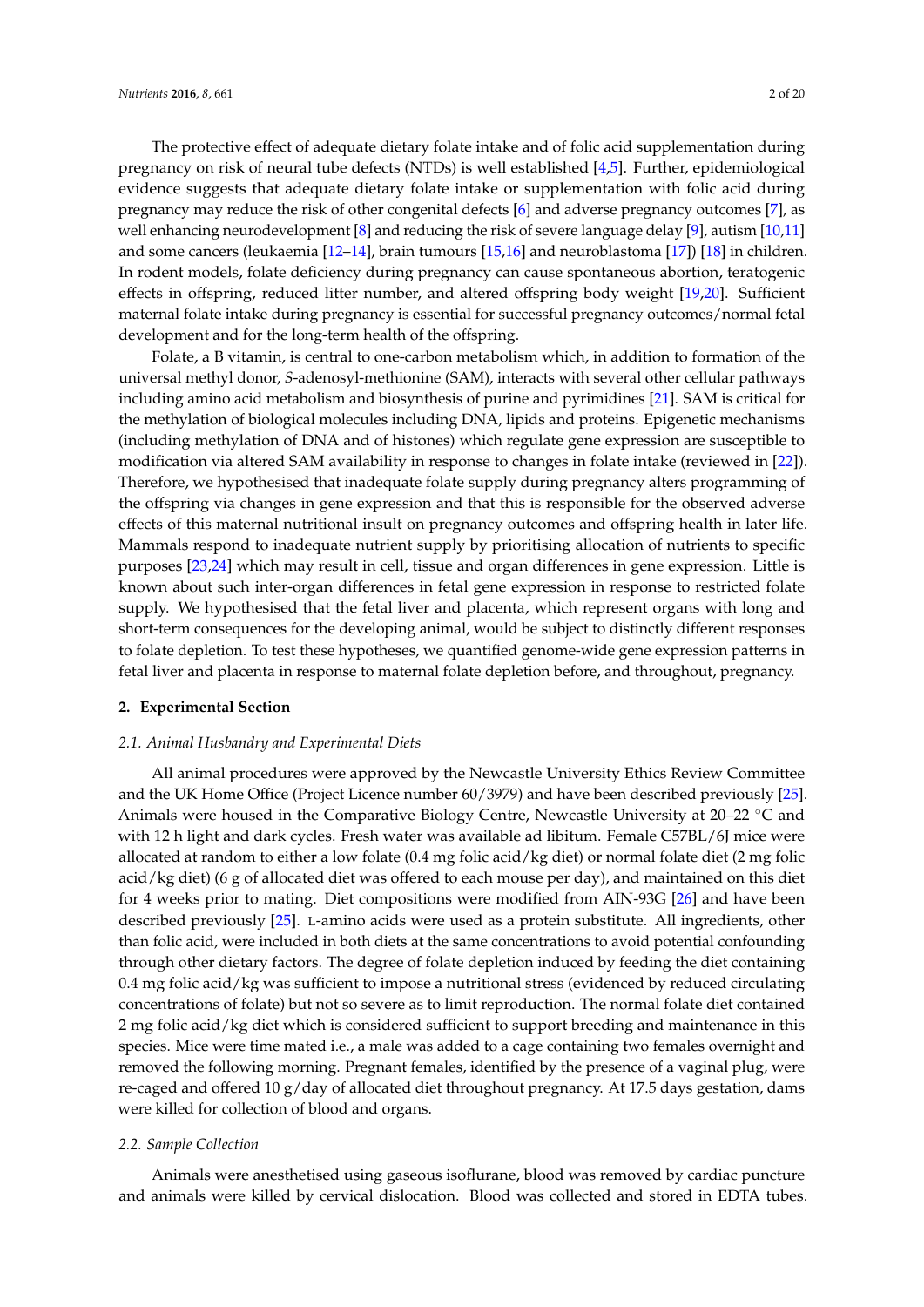Whole blood 5-methyltetrahydrofolate (THF) and 5–10-methylTHF concentrations were measured by liquid chromatography-tandem mass spectrometry (LC-MS/MS) and data reported previously [\[25\]](#page-19-3). The uterus, containing all fetuses and placentas, was removed and placed immediately in ice cold PBS. The liver and placenta of each fetus were removed, weighed and snap frozen in liquid nitrogen and stored at −80 ◦C until required for RNA extraction.

#### *2.3. RNA Extraction*

To avoid any potential influence of sex on resultant data, only male tissues were analysed. Fetal sex was determined by polymerase chain reaction (PCR) of the sex determining region-Y (*SRY*) gene using DNA extracted from embryonic tail tissue [\[25](#page-19-3)[,27\]](#page-19-5). RNA was extracted from whole fetal livers and placentas of males only using Tri-reagent (Sigma-Aldrich, Gillingham, Dorset, SP8 4XT, UK) and following the manufacturer's instructions. Briefly, 50 mg tissue was homogenised in 500 µL Tri-reagent on ice. A further 500 µL Tri-reagent and 200 µL chloroform were added, then the sample was mixed by inversion and incubated on ice for 5 min. Samples were then centrifuged at 13,500 rpm for 15 min at 4 °C. The upper aqueous phase was removed, RNA was precipitated by incubation on ice with 500 μL isopropanol for 10 min, after which it was collected by centrifugation at 13,500 rpm for 10 min at 4  $°C$ . The supernatant fluid was removed and the pellet was washed with 1 mL 75% ethanol for 10 min before centrifuging at 6000 rpm for 5 min at 4 °C. The supernatant fluid was removed, and the pellet was allowed to dry for 10 min before resuspending the RNA in 40 µL water. Contaminating DNA was removed using RQ1 DNase (Promega, Southampton, Hampshire, SO16 7NS, UK). RNA integrity was checked on an agarose gel and concentration and purity were measured using a Nanodrop spectrophotometer (Thermo Fisher, Waltham, MA, USA).

#### *2.4. Gene Expression Arrays*

RNA from each tissue was pooled for three male fetuses per litter (5  $\mu$ g/fetus with a final concentration of 500 ng/ $\mu$ L) and hybridised to a single array for a total of 12 litters ( $n = 6$  per dietary group) for each organ. Where a litter had more than three male fetuses, the three fetuses with weights closest to the mean litter weight were analysed.

Genome-wide transcript abundance was determined by ServiceXS (Plesmanlaan 1/D, 2333 BZ Leiden, The Netherlands) on the Affymetrix GeneChip platform with the NuGO mouse array (NuGO\_Mm1a520177). This array comprises over 24,000 probe sets, covering the majority of established genes. Before the labelling process, the integrity of all RNA samples (RNA Integrity Number (RIN) > 8) was confirmed using the Agilent 2100 Bioanalyser (Agilent Technologies, Stockport, Cheshire, SK8 3GY, UK). Output data were supplied as Affymetrix CEL files and imported into R (version 2.15.3) using the Affy package [\[28\]](#page-19-6). Data from liver and placenta were pre-processed separately using gcRMA background correction and quantile normalisation [\[29\]](#page-19-7) to correct for batch effects and other technical confounders. To maximize sensitivity and specificity, updated Entrez gene probe-set annotation was used from the BrainArray project [\[30\]](#page-19-8) (version 14.1.0) resulting in 16,270 re-annotated probesets mapping to unique transcripts. Statistical analysis comparing the two diet groups was performed separately for each organ using the empirical Bayes approach of the Limma package [\[31\]](#page-19-9) which performs a moderated *t*-test. On filtering genes for significant changes using False Discovery Rate (FDR) values calculated using the Benjamini and Hochberg method (FDR < 0.05), no genes remained statistically significant. Pathway analysis can in part replace FDR corrections by testing for the regulation of related genes, which suffers less from oversampling. Genes were, therefore, considered to show a differential expression relevant for further analysis in enrichment analysis in response to maternal folate depletion if there was a significant ( $p < 0.05$ ) increase or reduction of at least 1.2 fold. DAVID [\[32\]](#page-19-10) was used to carry out Gene Ontology enrichment analysis and to investigate KEGG pathways affected by maternal folate depletion. The threshold for significance for Gene Ontology enrichment analysis was set at *p* < 0.05 (corrected for multiple testing), and at *p* < 0.05 (uncorrected) for KEGG pathway enrichment analysis. Additional pathway analysis was carried out using PathVisio 3.2.0 and the curated pathway collection of WikiPathways (download date: 1 September 2015), applying the same parameters for significant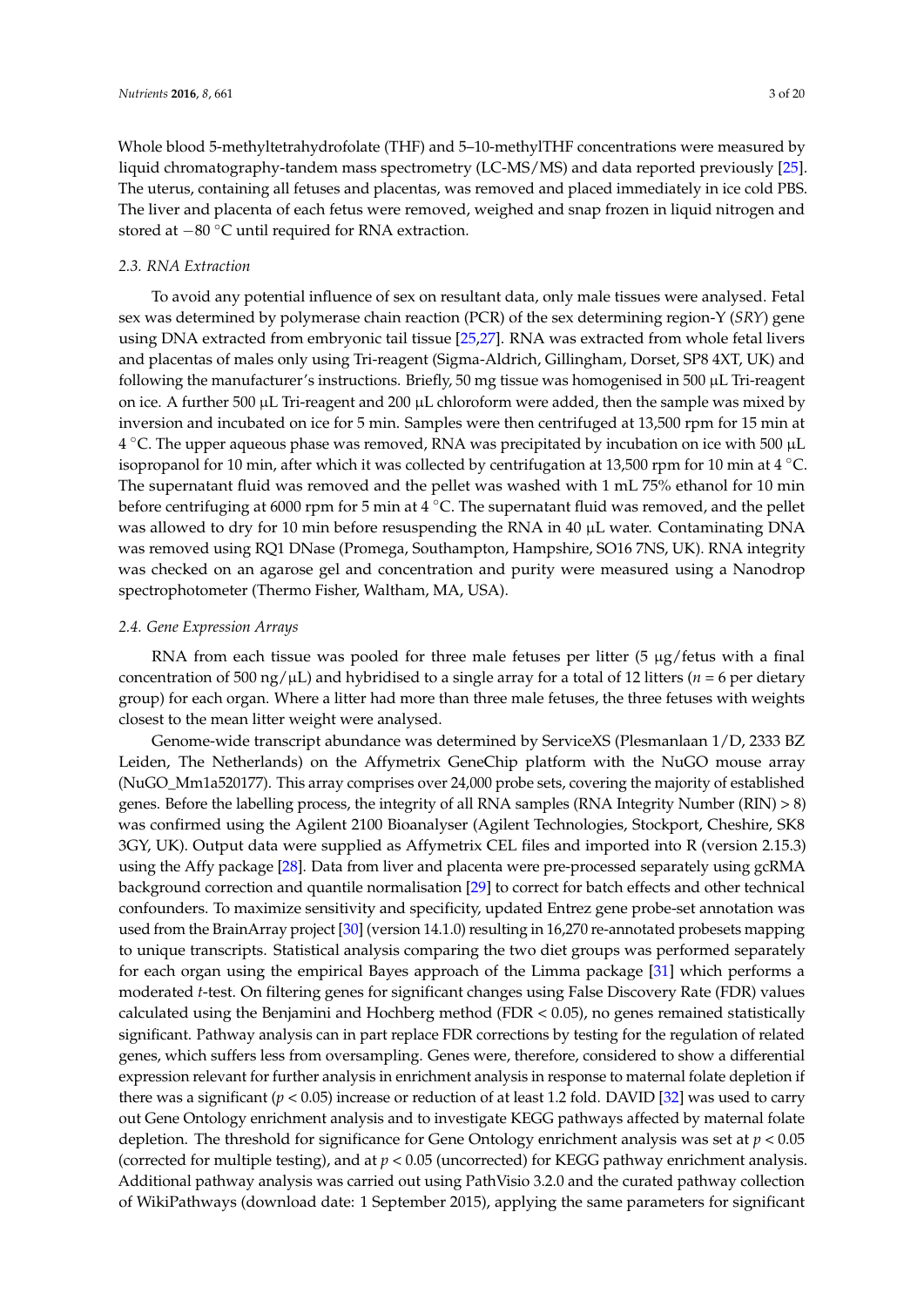fold-change as stated above, imposing a Z score of 1.9 for significance to filter for probable changed pathways. All raw and processed microarray data have been deposited in the ArrayExpress database (accession ID E-MTAB-3940).

#### *2.5. Validation of Gene Expression Changes Using Real-Time PCR*

To confirm the gene expression changes observed in the microarray analysis, real-time PCR was performed on each individual (i.e., not pooled) fetal RNA sample that was analysed by microarray hybridisation, focusing on 13 gene targets. Target genes were selected on the basis of being the most up or down regulated in the liver and placenta. Gene transcripts analysed in placental RNA were *Cyp21a1*, *Hbb-y*, *Slco1b2*, *Ptgs2*, *Vcan*, *Lrrn4*, and *Mettl7b* and in fetal liver RNA were *Asgr1*, *Hamp*, *Actc1*, *Ckm*, *Tnnc2* and *Smpx*.

RNA (1 µg) was reverse transcribed using Quantitect Reverse Transcription kit (Qiagen, Cat No. 205313) according to the manufacturer's instructions. Briefly, 1  $\mu$ g of RNA was incubated with 2  $\mu$ L genomic DNA Wipeout buffer in a reaction volume of 14  $\mu$ L at 42 °C for 2 min to remove any genomic DNA. The mixture was then placed immediately on ice. RNA was incubated with  $1 \mu L$  Quantiscript reverse transcriptase, 1 µL RT primer mix and 4 µL Quantiscript RT buffer for 15 min at 42 °C, after which time it was incubated at 95 °C for 3 min. The cDNA samples generated were then diluted 1:9 with water for use in real time PCR.

Prior to sample analysis, expression values, linearity and efficiency of each assay were determined through cDNA standard curves completed for each transcript measured. Transcript levels of the genes of interest were measured on a Roche Lightcycler 480 (Roche Applied Science, Burgess Hill, West Sussex, RH15 9RY, UK) in a total reaction volume of  $25 \mu L$  using  $2.5 \mu L$  Quantitect sybr green transcript specific primers (Qiagen, see Supplementary Materials Table S1 for details of manufacturer's individual catalogue numbers), 12.5 µL Quantitect SYBR green mix (Qiagen Cat. No. 204145), 1 µL diluted cDNA and 9 µL water and cycling parameters 95 ◦C for 5 min (1 cycle); 95 ◦C for 10 s followed by 60 ◦C for 30 s (40 cycles); followed by a final melt curve analysis and cooling to 40 ◦C. Using the delta CT method, transcript levels of the genes of interest were normalised to *GAPDH* transcript levels which were determined using the same procedure and parameters described.

#### *2.6. In Silico Analysis of Gene Promoter Regions for Transcription Factor (TF) Binding Sites*

Genomatix software [\(https://www.genomatix.de/v3.5](https://www.genomatix.de/v3.5) 24 July 2015) was employed to obtain promoter sequences for genes of interest using the Gene2Promoter function. Promoter sequences were analysed for common transcription factor binding sites using the Common TFs function. Lists of TFs belonging to the transcription factor binding site families identified were downloaded from Genomatix and compared with fetal liver gene expression data.

#### *2.7. Statistical Analysis*

Statistical analysis of array data is described above. For all other datasets, data distributions were examined by the Kolmogorov-Smirnov test and all datasets were normally distributed. Analysis of variance (Statistical Package for the Social Sciences (SPSS) version 21, IBM, Armonk, New York 10504, NY, USA) was used to examine the effects of diet on placental weight, placental efficiency and gene expression analysis on data obtained from RT PCR analysis.  $p < 0.05$  was considered statistically significant.

#### **3. Results**

# *3.1. Influence of Maternal Folate Intake during Pregnancy on Fetal Weight, Liver Weight, Placental Weight and Placental Efficiency*

Data on the effects of maternal folate depletion on fetal weight and fetal liver weight have been presented previously [\[25\]](#page-19-3). In addition, exposure to the Low Folate diet reduced maternal whole blood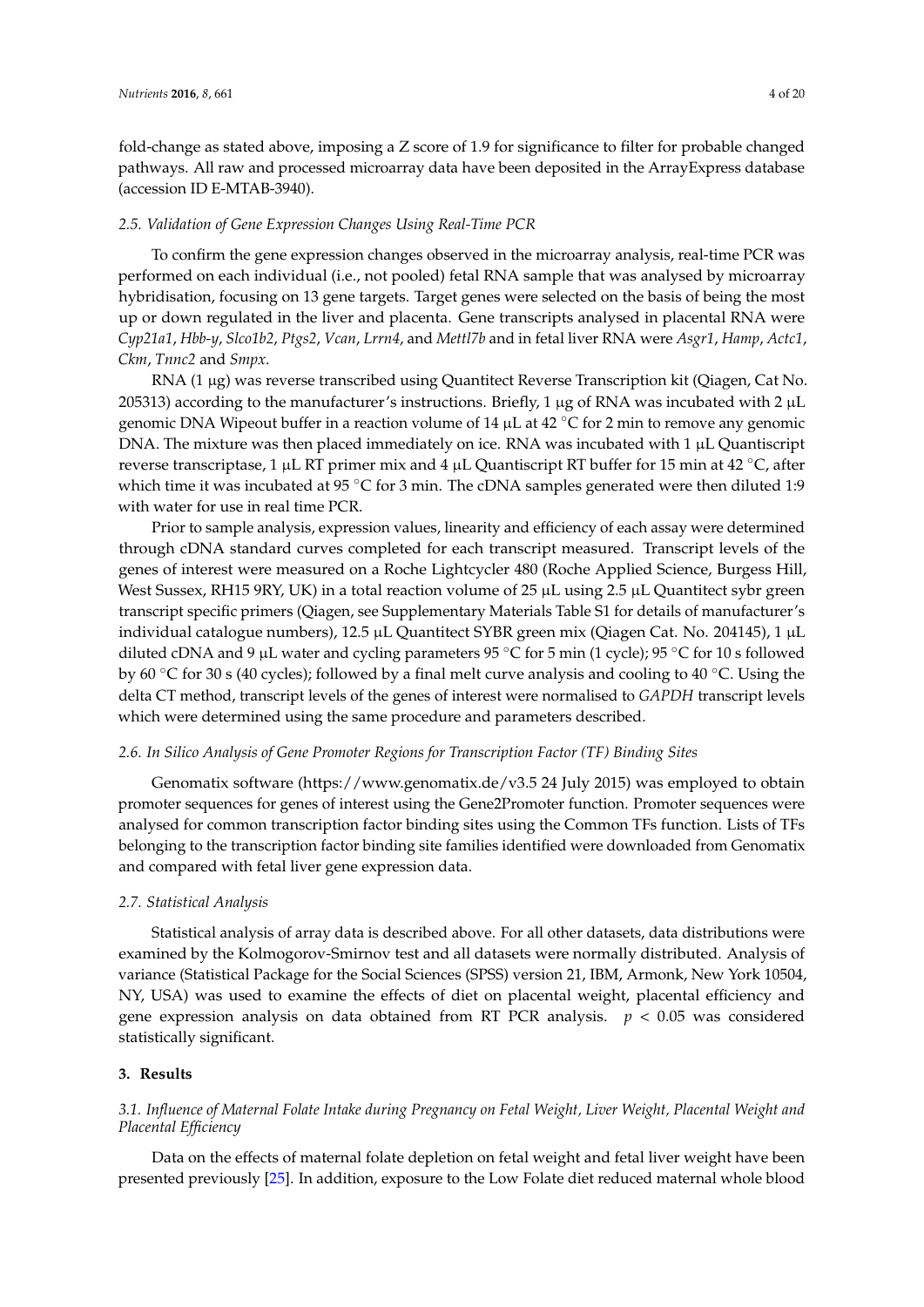5'methyl THF concentration significantly (*p* < 0.001) with values of 666 (40.9) and 378 (50.0) nmol/L for Normal and Low Folate diets respectively [\[25\]](#page-19-3). Maternal folate depletion increased fetal weight but had no effect on weight of the fetal liver. There was no significant influence of maternal folate intake during pregnancy on placental weight (mean placental weights were 107.0 mg and 107.3 mg for normal (*n* = 56) and low (*n* = 37) folate groups respectively (*p* = 0.945)). Placental efficiency, calculated by dividing fetal weight by placental weight, was not influenced by maternal folate depletion (mean placental efficiencies were 7.9 and 9.1 for normal (*n* = 56) and low (*n* = 37) folate groups respectively  $(p = 0.200)$ .

# *3.2. Influence of Maternal Folate Intake during Pregnancy on Gene Expression in the Fetal Liver*

In the fetal liver, 989 genes were differentially expressed in response to maternal folate depletion, comprising 555 up-regulated genes and 434 down-regulated genes (Supplementary Materials Table S2). All raw and processed microarray data have been deposited in the ArrayExpress database (accession ID E-MTAB-3940). Seventy three (7.4%) of these differentially expressed genes code for known transcription factor proteins (see Supplementary Materials Table S3 for list of genes). Although the majority (95.3%) of the gene expression changes were small (i.e., ranging from a fold change of 1.2–2), the expression of 47 genes was changed by greater than two-fold (Table [1\)](#page-7-0).

Whilst gene ontology analysis found no statistically significant influence on biological processes, KEGG pathway analysis revealed that "Lysosome" and "Tight Junction" pathways were significantly affected in the fetal liver in response to maternal folate depletion (Table [2\)](#page-7-1). Analysis of WikiPathways using PathVisio found 13 pathways in which a significant number of genes had altered expression in the fetal liver in response to maternal folate depletion (Table [3\)](#page-8-0).

# *3.3. Influence of Maternal Folate Intake during Pregnancy on Gene Expression in the Placenta*

In the placenta, 460 genes were differentially expressed (250 up-regulated and 255 down-regulated) in response to maternal folate depletion (Supplementary Materials Table S4). All raw and processed microarray data have been deposited in the ArrayExpress database (accession ID E-MTAB-3940). Twenty two (4.8%) of these differentially expressed genes code for known transcription factor proteins (see Supplementary Materials Table S5 for list of genes). Of all the genes expressed differentially, only three had a change in expression of greater than two-fold (Table [4\)](#page-8-1), with the vast majority (99.4%) of changes being small (i.e., ranging from 1.2 to 2 fold change).

Whilst gene ontology analysis found no statistically significant effects on biological processes in placenta, KEGG pathway analysis revealed that "Amino sugar and nucleotide sugar metabolism", "Valine, leucine and isoleucine degradation" and "Complement and coagulation cascades" pathways were significantly affected in the placenta in response to maternal folate depletion (Table [5\)](#page-9-0). Interrogation of WikiPathways using PathVisio found 13 pathways which were altered significantly in response to maternal folate depletion (Table [6\)](#page-9-1).

# *3.4. Comparison of Gene Expression Changes in the Placenta and Fetal Liver in Response to Maternal Folate Depletion*

More genes in the fetal liver than in the placenta had altered expression in response to maternal folate intake during pregnancy (*n* = 989 and 460 respectively). Only 25 genes were common to the data-sets for fetal liver and placenta (see Table [7](#page-10-0) for gene list). The expected overlap between two random subsets with elements of 989 and 460 respectively picked from a set of 16270 elements (the total number of measured genes) is 28, hence the observed overlap of 25 genes is likely due to chance. Of the genes found to respond to maternal folate in both placenta and fetal liver, only four displayed the same direction of change in both organs, with 21 showing the opposite direction of change (Figure [1\)](#page-11-0), which suggests that finding expression changes in the same genes in the two organs may be due to chance.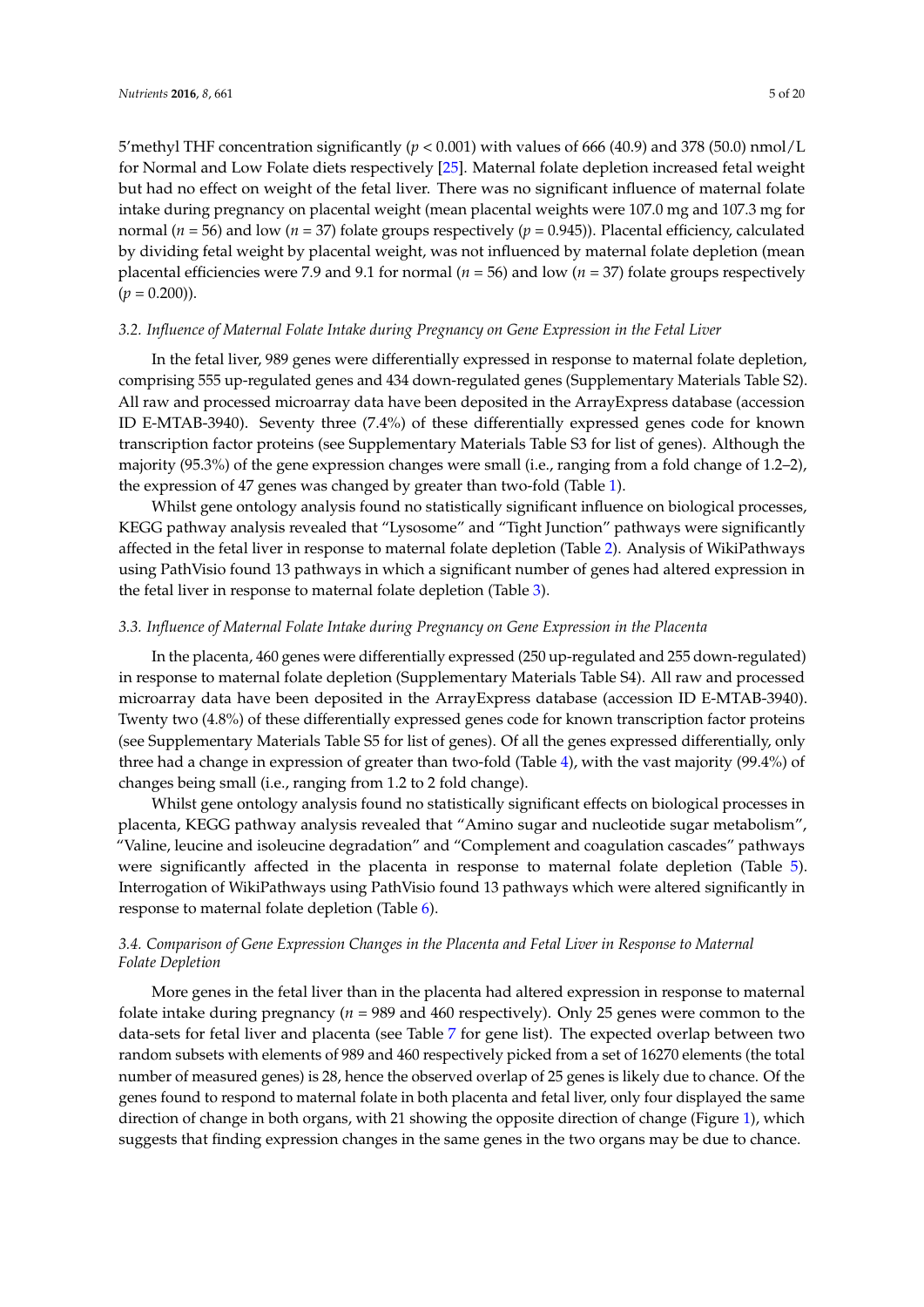| <b>Gene Symbol</b> | <b>Gene Name</b>                                                           | Ensembl ID         | <b>Direction of Change</b> | <b>Fold Change</b> | p Value | <b>FDR</b> |
|--------------------|----------------------------------------------------------------------------|--------------------|----------------------------|--------------------|---------|------------|
| Actc1              | actin, alpha, cardiac muscle 1                                             | ENSMUSG00000068614 | Down                       | 20.5               | 0.001   | 0.379      |
| Ckm                | creatine kinase, muscle                                                    | ENSMUSG00000030399 | Down                       | 14.8               | 0.001   | 0.379      |
| Tnnc2              | troponin C2, fast                                                          | ENSMUSG00000017300 | Down                       | 14.0               | 0.015   | 0.458      |
| Smpx               | small muscle protein, X-linked                                             | ENSMUSG00000041476 | Down                       | 13.4               | 0.001   | 0.379      |
| Tnni2              | troponin I, skeletal, fast 2                                               | ENSMUSG00000031097 | Down                       | 9.1                | 0.016   | 0.460      |
| Actn2              | actinin alpha 2                                                            | ENSMUSG00000052374 | Down                       | 8.6                | 0.001   | 0.379      |
| Atp1b4             | ATPase, (Na <sup>+</sup> )/K <sup>+</sup> transporting, beta 4 polypeptide | ENSMUSG00000016327 | Down                       | 7.9                | 0.009   | 0.443      |
| Tnnt3              | troponin T3, skeletal, fast                                                | ENSMUSG00000061723 | Down                       | 7.6                | 0.016   | 0.461      |
| Eno3               | enolase 3, beta muscle                                                     | ENSMUSG00000060600 | Down                       | 7.5                | 0.003   | 0.379      |
| Tnni1              | troponin I, skeletal, slow 1                                               | ENSMUSG00000026418 | Down                       | 7.2                | 0.008   | 0.435      |
| Myh8               | myosin, heavy polypeptide 8, skeletal muscle, perinatal                    | ENSMUSG00000055775 | Down                       | 6.9                | 0.024   | 0.487      |
| Casq2              | calsequestrin 2                                                            | ENSMUSG00000027861 | Down                       | 6.7                | 0.001   | 0.379      |
| Mybpc1             | myosin binding protein C, slow-type                                        | ENSMUSG00000020061 | Down                       | 6.6                | 0.022   | 0.477      |
| Myh3               | myosin, heavy polypeptide 3, skeletal muscle, embryonic                    | ENSMUSG00000020908 | Down                       | 6.6                | 0.015   | 0.458      |
| Ldb3               | LIM domain binding 3                                                       | ENSMUSG00000021798 | Down                       | 6.3                | 0.002   | 0.379      |
| Mylpf              | myosin light chain, phosphorylatable, fast skeletal muscle                 | ENSMUSG00000030672 | Down                       | 6.1                | 0.021   | 0.477      |
| Sln                | Sarcolipin                                                                 | ENSMUSG00000042045 | Down                       | 6.0                | 0.017   | 0.465      |
| Myl4               | myosin, light polypeptide 4                                                | ENSMUSG00000061086 | Down                       | 5.4                | 0.005   | 0.407      |
| Ckmt2              | creatine kinase, mitochondrial 2                                           | ENSMUSG00000021622 | Down                       | 4.9                | 0.007   | 0.435      |
| Myot               | Mvotilin                                                                   | ENSMUSG00000024471 | Down                       | 4.6                | 0.014   | 0.451      |
| Csrp3              | cysteine and glycine-rich protein 3                                        | ENSMUSG00000030470 | Down                       | 4.3                | 0.017   | 0.465      |
| Srl                | Sarcalumenin                                                               | ENSMUSG00000022519 | Down                       | 4.1                | 0.005   | 0.407      |
| Pgam2              | phosphoglycerate mutase 2                                                  | ENSMUSG00000020475 | Down                       | 3.6                | 0.015   | 0.458      |
| Atp2a1             | ATPase, Ca++ transporting, cardiac muscle, fast twitch 1                   | ENSMUSG00000030730 | Down                       | 3.6                | 0.042   | 0.545      |
| Tnnt1              | troponin T1, skeletal, slow                                                | ENSMUSG00000064179 | Down                       | 3.4                | 0.023   | 0.481      |
| Sh3bgr             | SH3-binding domain glutamic acid-rich protein                              | ENSMUSG00000040666 | Down                       | 3.1                | 0.002   | 0.379      |
| Itgb1bp2           | integrin beta 1 binding protein 2                                          | ENSMUSG00000031312 | Down                       | 2.9                | 0.023   | 0.481      |
| Cdh11              | cadherin 11                                                                | ENSMUSG00000031673 | Down                       | 2.6                | 0.012   | 0.447      |
| Crh                | corticotropin releasing hormone                                            | ENSMUSG00000049796 | Down                       | 2.5                | 0.036   | 0.529      |
| Fhl1               | four and a half LIM domains 1                                              | ENSMUSG00000023092 | Down                       | 2.5                | 0.002   | 0.379      |
| Apobec2            | apolipoprotein B mRNA editing enzyme, catalytic polypeptide 2              | ENSMUSG00000040694 | Down                       | 2.4                | 0.009   | 0.442      |
| Egfl6              | EGF-like-domain, multiple 6                                                | ENSMUSG00000000402 | Down                       | 2.4                | 0.004   | 0.395      |
| Myom1              | myomesin 1                                                                 | ENSMUSG00000024049 | Down                       | 2.4                | 0.029   | 0.498      |
| Mlf1               | myeloid leukemia factor 1                                                  | ENSMUSG00000048416 | Down                       | 2.3                | 0.020   | 0.476      |
| Cav2               | caveolin 2                                                                 | ENSMUSG00000000058 | Down                       | 2.3                | 0.001   | 0.379      |
| Shh                | sonic hedgehog                                                             | ENSMUSG00000002633 | Down                       | 2.2                | 0.019   | 0.465      |
| Slit2              | slit homolog 2 (Drosophila)                                                | ENSMUSG00000031558 | Down                       | 2.2                | 0.003   | 0.379      |

Table 1. Genes with greater than two-fold expression change in fetal liver in response to maternal folate depletion <sup>1,2</sup>.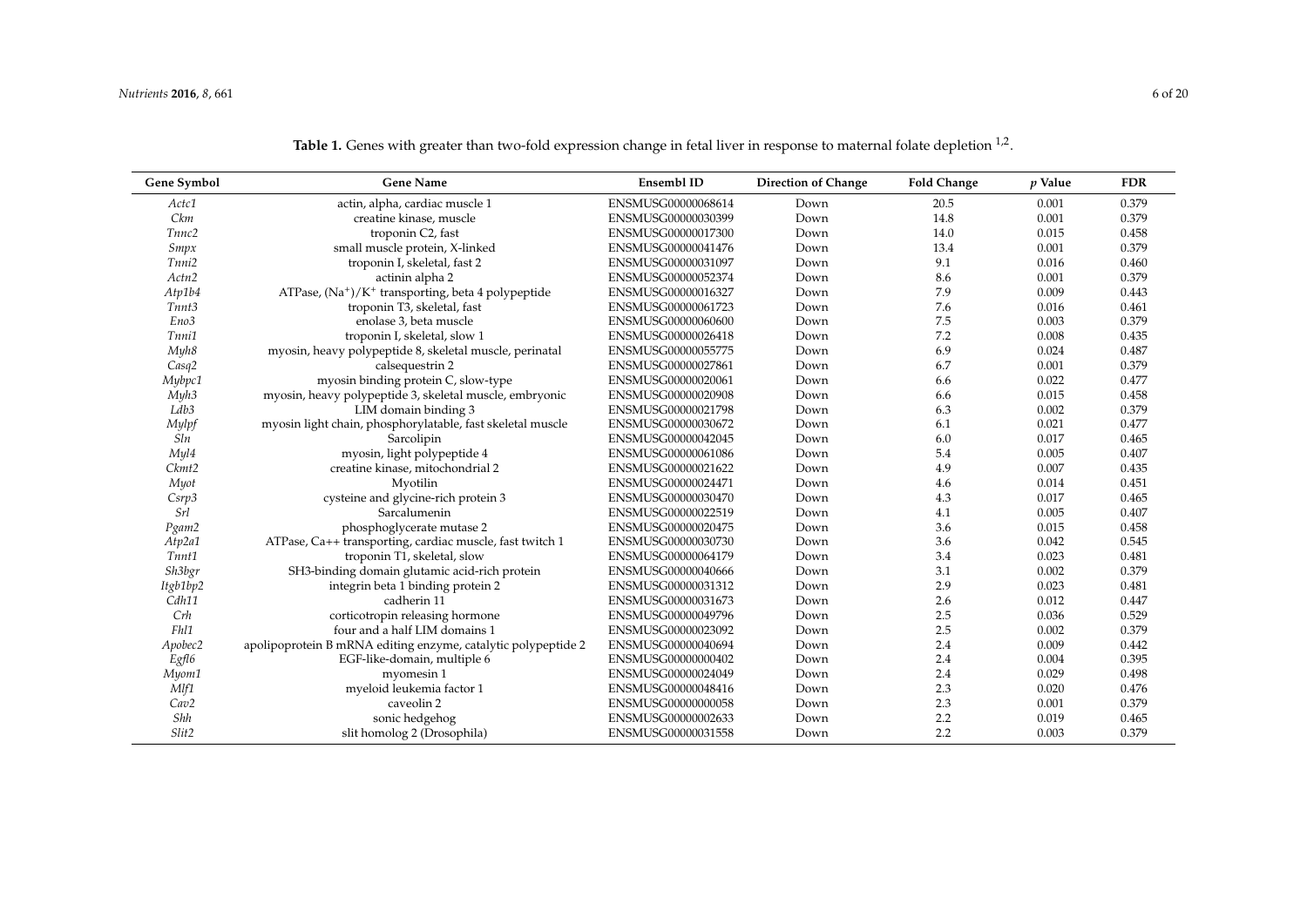### **Table 1.** *Cont.*

| Gene Symbol  | Gene Name                                                   | Ensembl ID         | <b>Direction of Change</b> | <b>Fold Change</b> | <i>p</i> Value | <b>FDR</b> |
|--------------|-------------------------------------------------------------|--------------------|----------------------------|--------------------|----------------|------------|
| Rps6ka6      | ribosomal protein S6 kinase polypeptide 6                   | ENSMUSG00000025665 | Down                       | 2.1                | 0.034          | 0.526      |
| Scn7a        | sodium channel, voltage-gated, type VII, alpha              | ENSMUSG00000034810 | Down                       | 2.1                | 0.020          | 0.476      |
| Sparc11      | SPARC-like 1                                                | ENSMUSG00000029309 | Down                       | 2.1                | 0.012          | 0.447      |
| Nr1h4        | nuclear receptor subfamily 1, group H, member 4             | ENSMUSG00000047638 | Up                         | 2.0                | 0.001          | 0.379      |
| Pemt         | phosphatidylethanolamine N-methyltransferase                | ENSMUSG00000000301 | Up                         | 2.1                | 0.021          | 0.477      |
| Servine1     | serine (or cysteine) peptidase inhibitor, clade E, member 1 | ENSMUSG00000037411 | Up                         | 2.1                | 0.001          | 0.379      |
| LOC100503019 | hypothetical protein LOC100503019                           | NΑ                 | Up                         | 2.5                | 0.018          | 0.465      |
| Cup2e1       | cytochrome P450, family 2, subfamily e, polypeptide 1       | ENSMUSG00000025479 | Up                         | 2.7                | 0.012          | 0.443      |
| Asgr1        | asialoglycoprotein receptor 1                               | ENSMUSG00000020884 | Up                         | 2.8                | 0.010          | 0.443      |
| Hamp         | hepcidin antimicrobial peptide                              | ENSMUSG00000050440 | Up                         | 3.3                | 0.001          | 0.379      |

 $^1$  The Low and Normal folate diets contained 0.4 and 2.0 mg folic acid/kg diet respectively;  $^2$  For each comparison, data were obtained from three male fetuses from each of six litters from dams fed either the Low or Normal folate diets.

**Table 2.** KEGG pathways in the fetal liver altered by maternal folate depletion during pregnancy <sup>1</sup> .

<span id="page-7-0"></span>

| <b>KEGG Pathway Term</b> | Pathway Name                                           | <b>Total Genes on Pathway</b> | <b>Number of Altered Genes</b>                        | <b>Differentially Expressed Genes</b>                         | p Value |  |
|--------------------------|--------------------------------------------------------|-------------------------------|-------------------------------------------------------|---------------------------------------------------------------|---------|--|
|                          |                                                        |                               | Ap3m1 (ENSMUSG00000021824), Gm2a (ENSMUSG00000000594) |                                                               |         |  |
|                          |                                                        |                               |                                                       | Atp6v0a1 (ENSMUSG00000019302), Naga (ENSMUSG00000022453)      |         |  |
|                          | Lysosome                                               | 119                           |                                                       | Arsg (ENSMUSG00000020604), Gba (ENSMUSG00000028048)           | 0.031   |  |
| mmu04142                 |                                                        |                               | 12                                                    | Cd68 (ENSMUSG00000018774), Ap3s2 (ENSMUSG00000063801)         |         |  |
|                          | Gla (ENSMUSG00000031266), Dnase2b (ENSMUSG00000028185) |                               |                                                       |                                                               |         |  |
|                          |                                                        |                               |                                                       | Galns (ENSMUSG00000015027), Gaa (ENSMUSG00000025579)          |         |  |
|                          |                                                        |                               |                                                       | Tip1 (ENSMUSG00000030516), B230120H23Rik (ENSMUSG00000004085) |         |  |
|                          |                                                        |                               |                                                       | Myh3 (ENSMUSG00000020908), Hcls1 (ENSMUSG00000022831)         |         |  |
|                          |                                                        |                               |                                                       | Gnai3 (ENSMUSG00000000001), Myh8 (ENSMUSG00000055775)         |         |  |
| mmu04530                 | Tight junction                                         | 135                           | 13                                                    | Nras (ENSMUSG00000027852), Actn2 (ENSMUSG00000052374)         | 0.033   |  |
|                          |                                                        |                               |                                                       | Ppp2r1a (ENSMUSG00000007564), Epb4.1l2 (ENSMUSG00000019978)   |         |  |
|                          |                                                        |                               |                                                       | Mylpf (ENSMUSG00000030672), Spnb2 (ENSMUSG00000020315),       |         |  |
|                          |                                                        |                               |                                                       | Akt2 (ENSMUSG00000004056)                                     |         |  |

<span id="page-7-1"></span> $1$  The Low and Normal folate diets contained 0.4 and 2.0 mg folic acid/kg diet respectively.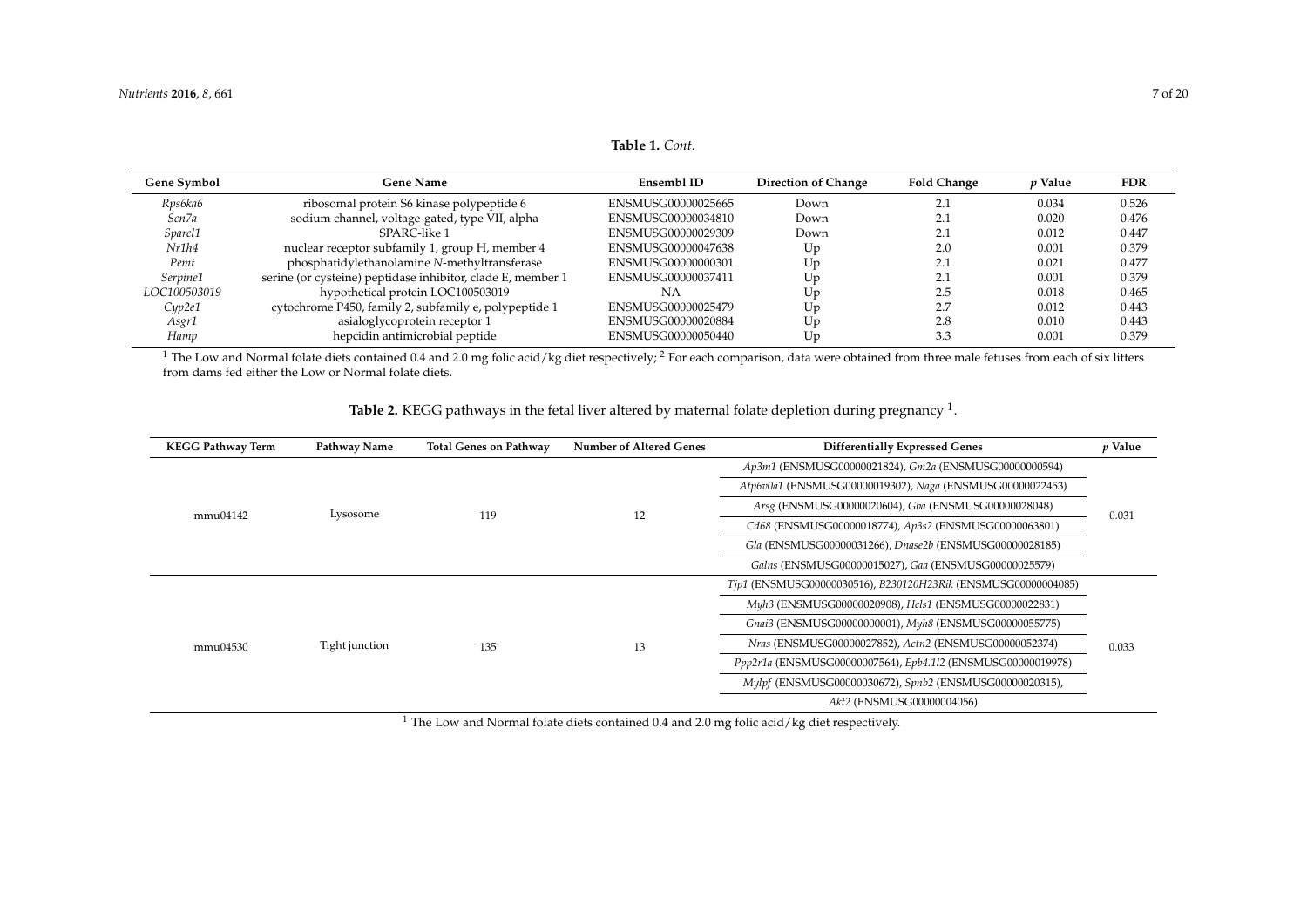| Pathway                                    | <b>Number of Genes</b><br><b>Altered on Pathway</b> | <b>Number of Genes</b><br>Measured on Pathway | <b>Total Number of</b><br><b>Genes on Pathway</b> | % Affected | Z Score | <i>p</i> -Value (Permuted) |
|--------------------------------------------|-----------------------------------------------------|-----------------------------------------------|---------------------------------------------------|------------|---------|----------------------------|
| <b>Striated Muscle Contraction</b>         | 16                                                  | 32                                            | 46                                                | 50         | 9.35    | < 0.001                    |
| Adipogenesis genes                         | 16                                                  | 111                                           | 133                                               | 14         | 2.95    | 0.005                      |
| Fatty Acid Biosynthesis                    |                                                     | 21                                            | 26                                                | 24         | 2.93    | 0.011                      |
| Iron Homeostasis                           |                                                     | 10                                            | 16                                                | 30         | 2.77    | 0.013                      |
| TGF Beta Signaling Pathway                 |                                                     | 42                                            | 53                                                | 17         | 2.36    | 0.015                      |
| miR-1 in cardiac development               |                                                     |                                               | <sub>t</sub>                                      | 50         | 2.33    | 0.029                      |
| One carbon metabolism and related pathways |                                                     |                                               | 86                                                | 16         | 2.11    | 0.028                      |
| <b>EPO Receptor Signaling</b>              |                                                     |                                               | 27                                                | 19         | 2.09    | 0.038                      |
| Spinal Cord Injury                         |                                                     | 85                                            | 110                                               | 13         | 2.04    | 0.035                      |
| Alanine and aspartate metabolism           |                                                     |                                               | 43                                                | 25         | 1.94    | 0.038                      |
| Methylation                                |                                                     |                                               | 15                                                | 25         | 1.94    | 0.045                      |
| Osteoblast                                 |                                                     |                                               | 14                                                | 25         | 1.94    | 0.040                      |

**Table 3.** WikiPathways in the fetal liver altered by maternal folate depletion during pregnancy <sup>1,2</sup> and identified using PathVisio.

<sup>1</sup> The Low and Normal folate diets contained 0.4 and 2.0 mg folic acid/kg diet respectively; <sup>2</sup> For each comparison, data were obtained from three male fetuses from each of six litters from dams fed either the Low or Normal folate diets.

|  |  | Table 4. Genes with greater than two-fold expression change in the placenta in response to maternal low folate intake $1.2$ . |
|--|--|-------------------------------------------------------------------------------------------------------------------------------|
|--|--|-------------------------------------------------------------------------------------------------------------------------------|

<span id="page-8-0"></span>

| <b>Gene Symbol</b> | Gene Name                                                   | Ensembl ID         | Direction<br>of Change | Fold<br>Change   | <i>v</i> Value | <b>FDR</b> |
|--------------------|-------------------------------------------------------------|--------------------|------------------------|------------------|----------------|------------|
| Cyp21a1            | cytochrome P450, family 21, subfamily a, polypeptide 1      | ENSMUSG00000024365 | Down                   |                  | 0.002          | 0.999      |
| Hbb-y              | hemoglobin Y, beta-like embryonic chain                     | ENSMUSG00000052187 | Down                   | ົາ າ             | 0.035          | 0.999      |
| Slco1b2            | solute carrier organic anion transporter family, member 1b2 | ENSMUSG00000030236 | Down                   | ົາ 1<br><u>.</u> | 0.011          | 0.999      |

<span id="page-8-1"></span> $^1$  The Low and Normal folate diets contained 0.4 and 2.0 mg folic acid/kg diet respectively;  $^2$  For each comparison, data were obtained from three male fetuses from each of six litters from dams fed either the Low or Normal folate diets.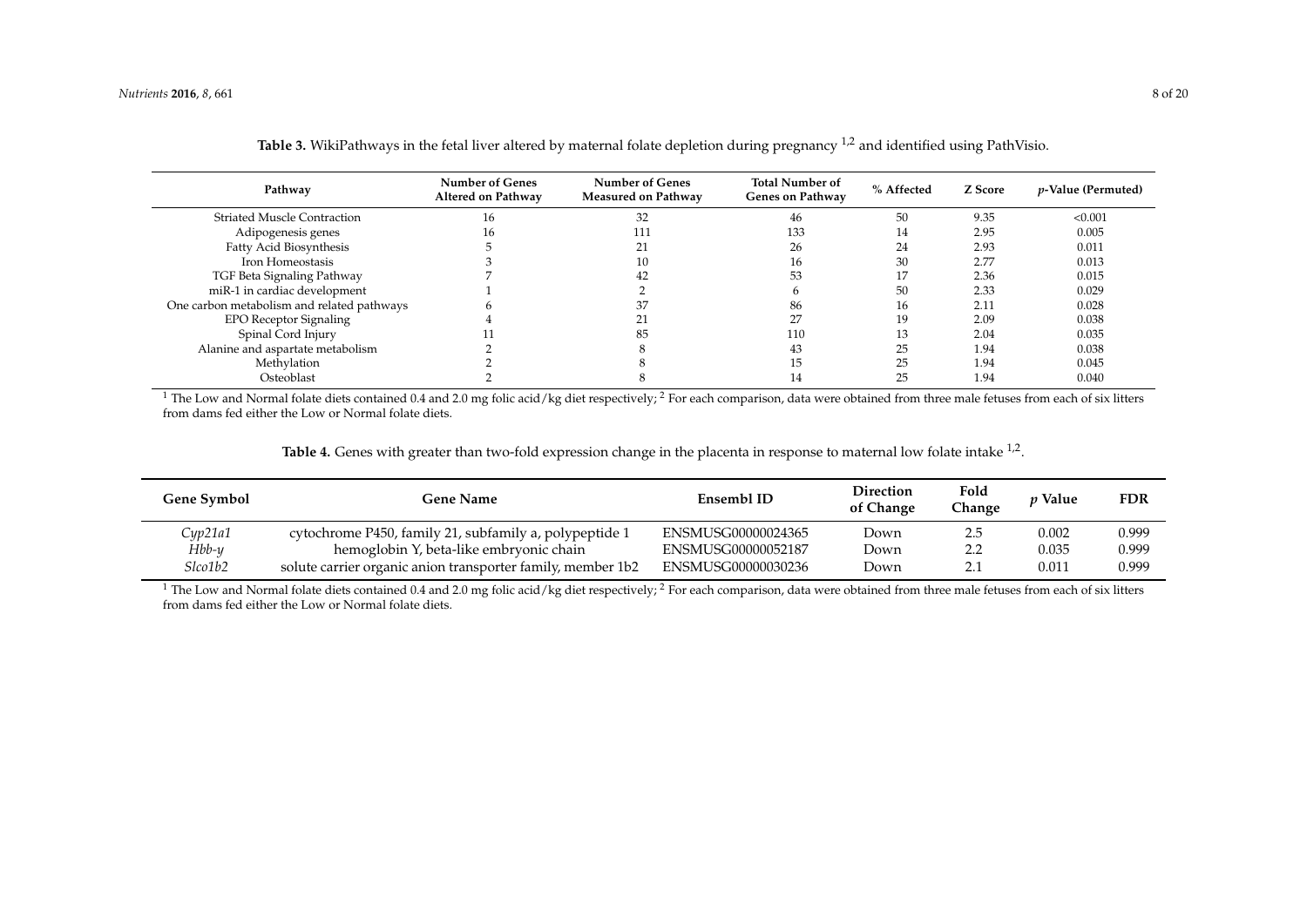| <b>KEGG</b><br>Pathway Term | Pathway Name                                   | <b>Total Genes</b><br>on Pathway | Number of<br><b>Altered Genes</b> | <b>Differentially Expressed Genes</b>                                                                                                                                | <i>p</i> Value |
|-----------------------------|------------------------------------------------|----------------------------------|-----------------------------------|----------------------------------------------------------------------------------------------------------------------------------------------------------------------|----------------|
| mmu00520                    | Amino sugar and nucleotide<br>sugar metabolism | 44                               |                                   | Gnpda2 (ENSMUSG00000029209), Pgm2 (ENSMUSG00000025791),<br>Uap1 (ENSMUSG00000026670), Gmppb (ENSMUSG00000070284),<br>Pgm3 (ENSMUSG00000056131)                       | 0.017          |
| mmu00280                    | Valine, leucine and<br>isoleucine degradation  | 46                               |                                   | Mccc2 (ENSMUSG00000021646), Oxct2a (ENSMUSG00000076436),<br>Hsd17b10 (ENSMUSG00000025260), Bckdhb<br>(ENSMUSG00000032263), Abat (ENSMUSG00000057880)                 | 0.019          |
| $mmu$ 04610                 | Complement and<br>coagulation cascades         | 75                               | 6                                 | Cd55 (ENSMUSG00000026399), Serpina1b (ENSMUSG00000071178),<br>F11 (ENSMUSG00000031645), F2 (ENSMUSG00000027249), C9<br>(ENSMUSG00000022149), C3 (ENSMUSG00000024164) | 0.026          |

|  |  |  |  |  | Table 5. KEGG pathways in the placenta altered by maternal folate depletion during pregnancy $1/2$ . |
|--|--|--|--|--|------------------------------------------------------------------------------------------------------|
|--|--|--|--|--|------------------------------------------------------------------------------------------------------|

 $^1$  The Low and Normal folate diets contained 0.4 and 2.0 mg folic acid/kg diet respectively;  $^2$  For each comparison, data were obtained from three male fetuses from each of six litters from dams fed either the Low or Normal folate diets.

<span id="page-9-0"></span>

| Pathway                                       | <b>Number of Genes</b><br>Altered on Pathway | <b>Number of Genes</b><br>Measured on Pathway | <b>Total Number of</b><br>Genes on Pathway | % Affected | Z Score | $p$ -Value (Permuted) |
|-----------------------------------------------|----------------------------------------------|-----------------------------------------------|--------------------------------------------|------------|---------|-----------------------|
| Complement Activation, Classical Pathway      |                                              | 13                                            | 19                                         | 23         | 3.77    | 0.002                 |
| Statin Pathway                                | 3                                            | 16                                            | 29                                         | 19         | 3.26    | >0.000                |
| Alanine and aspartate metabolism              |                                              | 8                                             | 43                                         | 25         | 3.25    | 0.007                 |
| Glucocorticoid & Mineralocorticoid Metabolism |                                              | $\mathbf Q$                                   | 27                                         | 22         | 3       | 0.016                 |
| Selenium metabolism/Selenoproteins            | 3                                            | 18                                            | 49                                         | 17         | 2.98    | 0.015                 |
| <b>Alzheimers Disease</b>                     | 6                                            | 54                                            | 91                                         | 11         | 2.98    | 0.006                 |
| Nuclear Receptors                             |                                              | 31                                            | 38                                         | 13         | 2.79    | 0.015                 |
| Glucuronidation                               |                                              | 10                                            | 33                                         | 20         | 2.78    | 0.012                 |
| Arachidonate Epoxygenase Epoxide Hydrolase    |                                              | 3                                             | 13                                         | 33         | 2.76    | 0.037                 |
| Polyol pathway                                |                                              | 3                                             | 12                                         | 33         | 2.76    | 0.024                 |
| Complement and Coagulation Cascades           |                                              | 54                                            | 64                                         | 9          | 2.24    | 0.015                 |
| Acetylcholine Synthesis                       |                                              | b.                                            | 18                                         | 20         | 1.97    | 0.050                 |
| Aflatoxin B1 metabolism                       |                                              |                                               | 11                                         | 20         | 1.97    | 0.037                 |

Table 6. WikiPathways in the placenta altered by maternal folate depletion <sup>1,2</sup> during pregnancy and identified using PathVisio.

<span id="page-9-1"></span><sup>1</sup> The Low and Normal folate diets contained 0.4 and 2.0 mg folic acid/kg diet respectively;<sup>2</sup> For each comparison, data were obtained from three male fetuses from each of six litters from dams fed either the Low or Normal folate diets.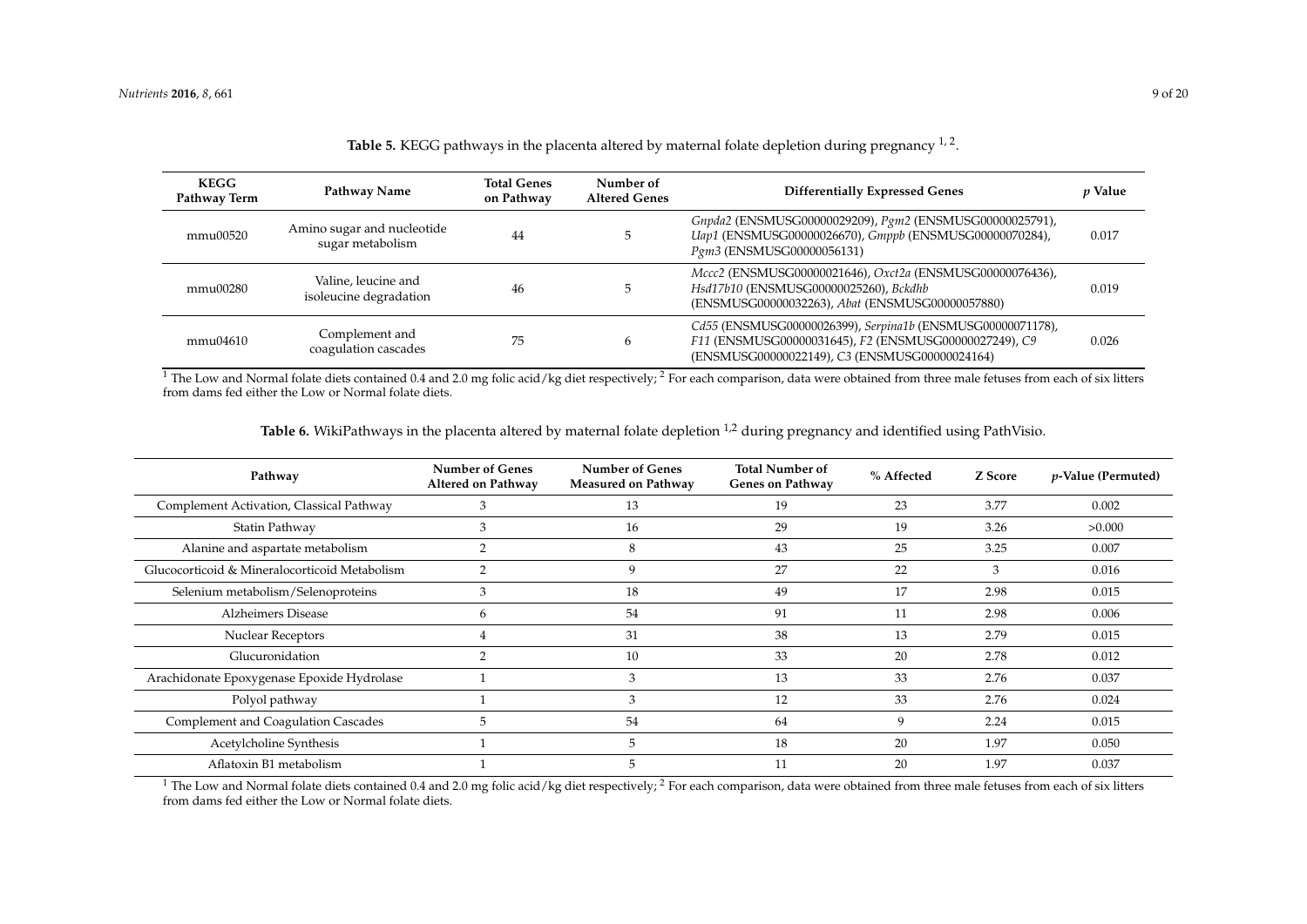| Gene Symbol   | Ensembl ID         | <b>Expression fold Change</b><br>in Fetal Liver | $p$ Value for Fetal Liver | <b>Expression Fold Change</b><br>in Placenta | $p$ Value for Placenta |
|---------------|--------------------|-------------------------------------------------|---------------------------|----------------------------------------------|------------------------|
| A830035A12RIK | NA                 | 1.5                                             | 0.025                     | $-1.5$                                       | 0.019                  |
| Aadat         | ENSMUSG00000057228 | $-1.3$                                          | 0.033                     | $-1.3$                                       | 0.031                  |
| Akr7a5        | ENSMUSG00000028743 | 1.2                                             | 0.023                     | $-1.3$                                       | 0.003                  |
| Apon          | ENSMUSG00000051716 | 1.4                                             | 0.019                     | $-1.4$                                       | 0.021                  |
| Atp6v0a1      | ENSMUSG00000019302 | 1.2                                             | 0.028                     | $-1.3$                                       | 0.007                  |
| Atrnl1        | ENSMUSG00000054843 | $-1.3$                                          | 0.013                     | 1.3                                          | 0.008                  |
| Bcas3         | ENSMUSG00000059439 | 1.2                                             | 0.034                     | $-1.2$                                       | 0.035                  |
| Col15a1       | ENSMUSG00000028339 | $-1.3$                                          | 0.013                     | $-1.2$                                       | 0.029                  |
| Cyld          | ENSMUSG00000036712 | $-1.3$                                          | 0.030                     | 1.3                                          | 0.024                  |
| E130309D02RIK | ENSMUSG00000039244 | 1.2                                             | 0.015                     | $-1.2$                                       | 0.027                  |
| Fkbp8         | ENSMUSG00000019428 | 1.2                                             | 0.045                     | $-1.3$                                       | 0.020                  |
| Inpp1         | ENSMUSG00000026102 | $1.2\,$                                         | 0.019                     | $-1.2$                                       | 0.026                  |
| Itgb4         | ENSMUSG00000020758 | 1.3                                             | 0.027                     | $-1.2$                                       | 0.039                  |
| Med6          | ENSMUSG00000002679 | $-1.4$                                          | 0.009                     | 1.3                                          | 0.029                  |
| Nubpl         | ENSMUSG00000035142 | 1.6                                             | 0.014                     | 1.5                                          | 0.040                  |
| Oxct2a        | ENSMUSG00000076436 | $-1.3$                                          | 0.024                     | 1.5                                          | 0.004                  |
| Pgm3          | ENSMUSG00000056131 | 1.2                                             | 0.045                     | $-1.3$                                       | 0.028                  |
| Prtg          | ENSMUSG00000036030 | 1.3                                             | 0.026                     | 1.2                                          | 0.048                  |
| Rbp2          | ENSMUSG00000032454 | 1.5                                             | 0.036                     | $-1.9$                                       | 0.001                  |
| Sepx1         | ENSMUSG00000075705 | 1.2                                             | 0.040                     | $-1.3$                                       | 0.026                  |
| Slc13a3       | ENSMUSG00000018459 | 1.6                                             | 0.003                     | $-1.4$                                       | 0.018                  |
| Slc39a5       | ENSMUSG00000039878 | 1.4                                             | 0.049                     | $-1.4$                                       | 0.037                  |
| Slc48a1       | ENSMUSG00000081534 | 1.3                                             | 0.012                     | $-1.2$                                       | 0.041                  |
| Slc6a13       | ENSMUSG00000030108 | 1.3                                             | 0.021                     | $-1.2$                                       | 0.048                  |
| Tomm40        | ENSMUSG00000002984 | 1.4                                             | 0.021                     | $-1.5$                                       | 0.001                  |

| Table 7. Genes differentially expressed in both fetal liver and placental organs in response to maternal folate depletion $1.2.3$ . |  |
|-------------------------------------------------------------------------------------------------------------------------------------|--|
|-------------------------------------------------------------------------------------------------------------------------------------|--|

<span id="page-10-0"></span> $^1$  The Low and Normal folate diets contained 0.4 and 2.0 mg folic acid/kg diet respectively;  $^2$  For each comparison, data were obtained from three male fetuses from each of six litters from dams fed either the Low or Normal folate diets; <sup>3</sup> A negative fold change indicates lower expression in offspring from dams fed the Low folate diet.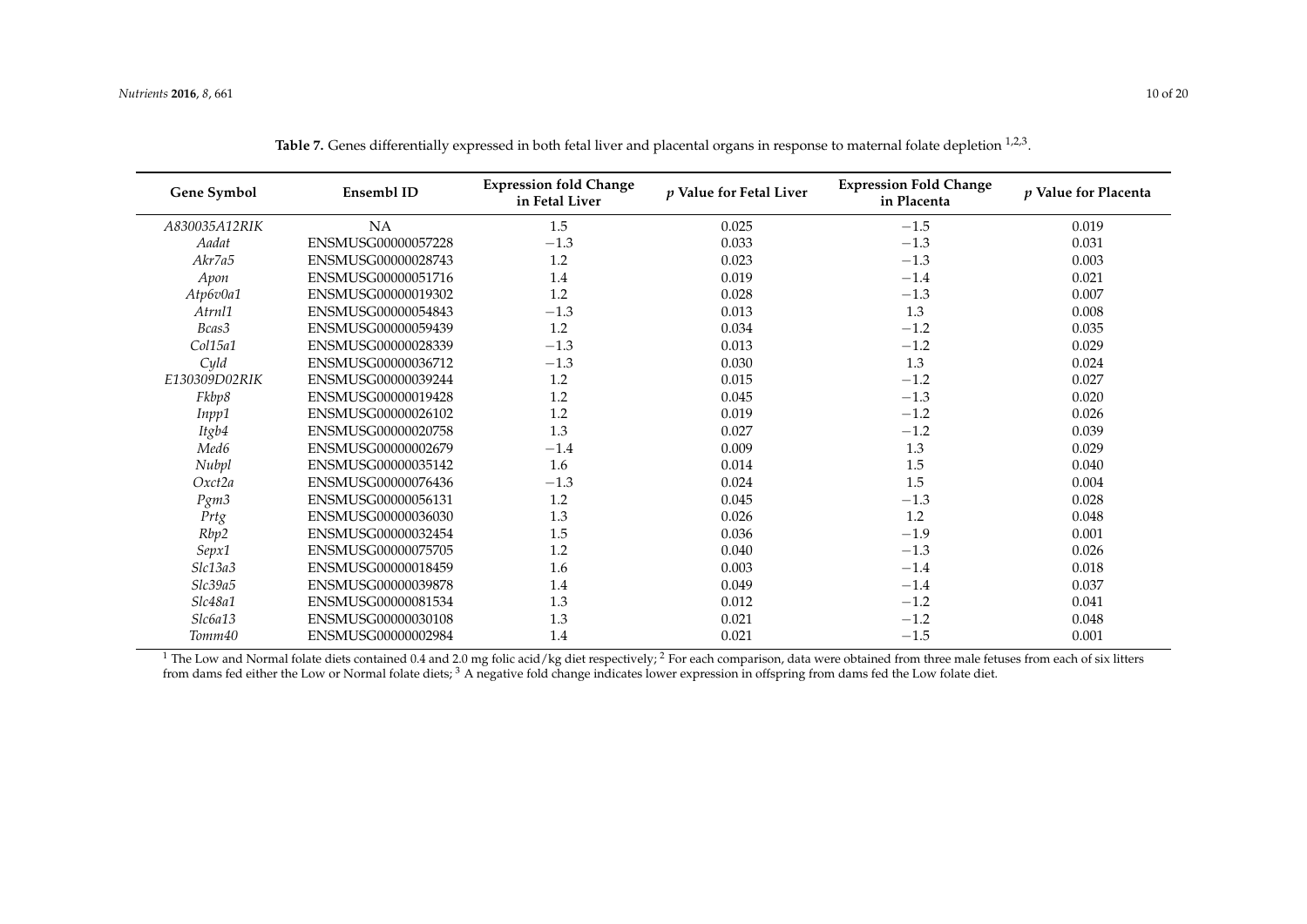No common KEGG pathways were significantly influenced by maternal folate intake in both No common KEGG pathways were significantly influenced by maternal folate intake in both the the liver and placenta (Tables [2](#page-7-1) and [5\)](#page-9-0). Use of PathVisio to interrogate WikiPathways revealed that liver and placenta (Tables 2 and 5). Use of PathVisio to interrogate WikiPathways revealed that "Alanine and aspartate metabolism" may be altered in both the fetal liver and the placenta of offspring "Alanine and aspartate metabolism" may be altered in both the fetal liver and the placenta of of folate depleted mo[the](#page-8-0)rs ([Ta](#page-9-1)bles 3 and 6). However, different genes in the pathway were differentially expressed in response to maternal folate depletion in the two tissues. In the fetal liver *Agxt* and *Pcx* were up-regulated in response to maternal folate depletion, whilst in the placenta Abat and Asl were down regulated.

<span id="page-11-0"></span>

**Figure 1.** Scatterplot summarising the direction and level of fold change in expression of genes which **Figure 1.** Scatterplot summarising the direction and level of fold change in expression of genes which were altered in both fetal liver and placenta by maternal folate depletion  $^{1,2,3}$ . <sup>1</sup> The Low and Normal

folate diets contained 0.4 and 2.0 mg folic acid/kg diet respectively;  $^2$  For each comparison, data were obtained from three male fetuses from each of six litters from dams fed either the Low or Normal folate diets; <sup>3</sup> A negative fold change indicates lower expression in offspring from dams fed the Low *3.5. Validation of Gene Expression Data from Array Analysis by RT‐qPCR Analysis* folate diet.

# 3.5. Validation of Gene Expression Data from Array Analysis by RT-qPCR Analysis

For a subset of genes from both liver and placenta which showed altered expression in response to maternal folate depletion using microarray analysis, data were validated by RT-qPCR. For fetal liver, where the largest fold changes in response to maternal folate depletion were found in down regulated genes, we selected the four most down regulated genes i.e., *Actc1*, *Ckm*, *Tnn2* and *Smpx*. In addition, we analysed the two most up regulated genes i.e., *Hamp* and *Asgr1*. All genes showed the same direction of change using both methods (Table [8\)](#page-12-0) but for 5/6 genes measured by RT-qPCR the change in expression was not statistically significant.

direction were selected for validation analysis i.e., *Cyp21a1*, *Hbb‐y* and *Slco1b2* for down‐regulated For placenta, fold changes in expression for up- and down-regulated genes in response to maternal Formaticular i<br>Profession folate depletion were similar and so the three genes with the largest fold changes in each direction were selected for validation analysis i.e., Cyp21a1, Hbb-y and Slco1b2 for down-regulated genes and Ptgs2, Vcan and Lrrn4 for up-regulated genes. In addition, a gene of particular interest, Mettl7b, was also selected for RT-PCR analysis. This gene encodes the protein methyltransferase-like 7B, and is likely to have methyltransferase activity (inferred through sequence similarity with other protein methyltransferases [\(http://www.uniprot.org/uniprot/Q6UX53\)](http://www.uniprot.org/uniprot/Q6UX53)), and thus may have a role in epigenetic regulation of gene expression. All seven genes showed the same directional changes in expression in response to maternal folate depletion when assayed by RT-qPCR and by microarray but for 6/7 genes measured by RT-qPCR the change in expression was not statistically significant (Table [9\)](#page-12-1).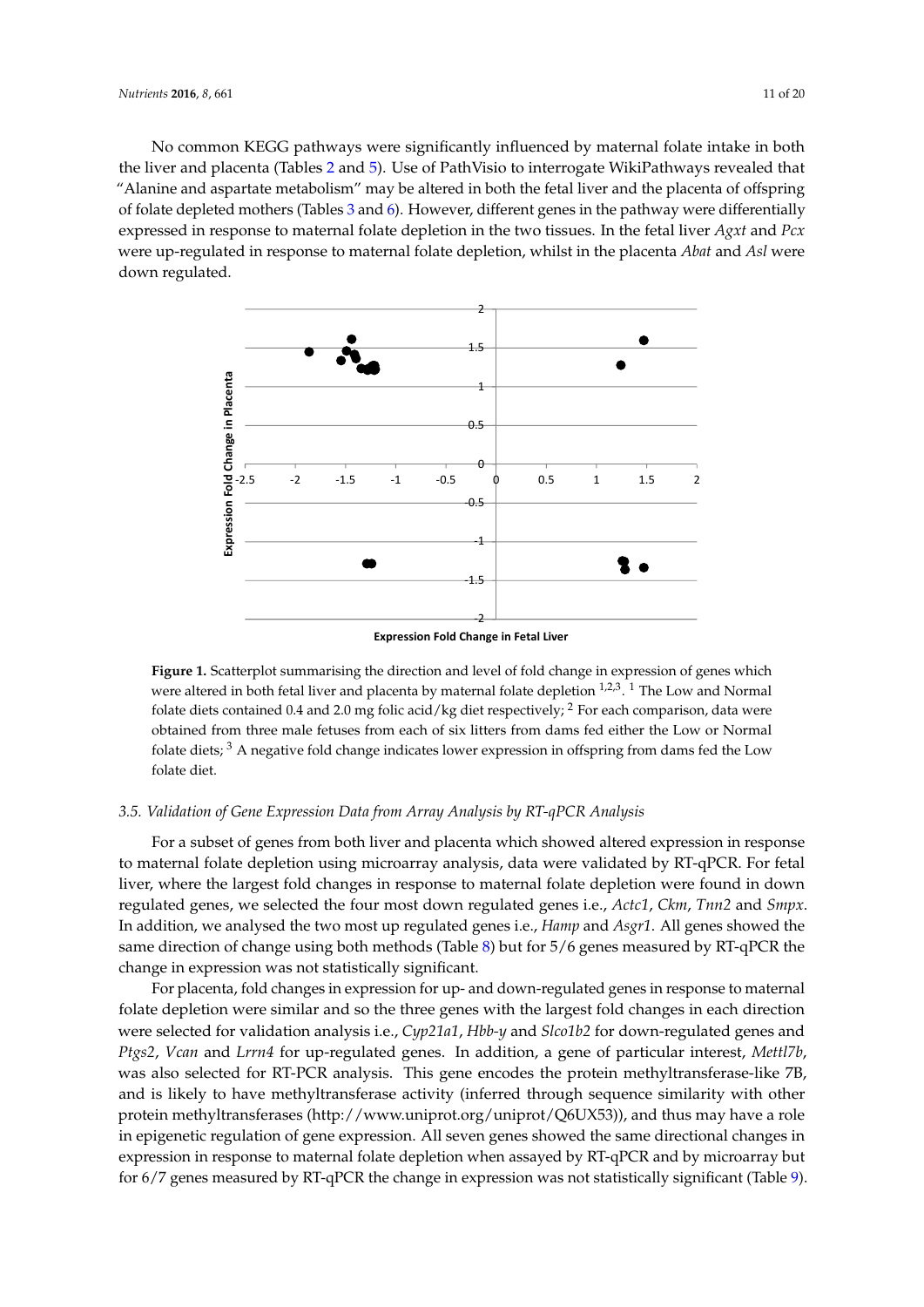| Gene<br>Name | Mean<br><b>Expression Low</b><br><b>Folate Group</b> | <b>SEM</b> | <b>Mean Expression</b><br>Normal<br><b>Folate Group</b> | <b>SEM</b> | <i>v</i> Value | Direction of Change<br>in Agreement<br>with Array |
|--------------|------------------------------------------------------|------------|---------------------------------------------------------|------------|----------------|---------------------------------------------------|
| Asgr1        | 0.35                                                 | 0.07       | 0.12                                                    | 0.07       | 0.050          | Yes                                               |
| Hamp         | 4.00                                                 | 0.75       | 1.73                                                    | 0.75       | 0.058          | Yes                                               |
| Actc1        | 3.63                                                 | 3.04       | 8.29                                                    | 3.04       | 0.305          | Yes                                               |
| Ckm          | 1.12                                                 | 0.95       | 3.30                                                    | 0.95       | 0.134          | Yes                                               |
| Tnnc2        | 0.51                                                 | 0.66       | 2.39                                                    | 0.66       | 0.073          | Yes                                               |
| Smpx         | 0.11                                                 | 0.09       | 0.38                                                    | 0.09       | 0.066          | Yes                                               |

<span id="page-12-0"></span>**Table 8.** RT-qPCR expression analysis of selected genes which were differentially expressed in fetal liver in response to maternal folate depletion  $1/2$  when assayed by microarray.

<sup>1</sup> The Low and Normal folate diets contained 0.4 and 2.0 mg folic acid/kg diet respectively; <sup>2</sup> For each comparison, data were obtained from three male fetuses from each of six litters from dams fed either the Low or Normal folate diets. Expression values are in arbitrary units calculated using the delta CT method; *GAPDH* was used as the reference gene. Expression levels were quantified in individual fetuses (*n* = 18 per group) with mean expression levels calculated for individuals litters (*n* = 6 per group) for use in statistical analyses to match procedures used for array data.

<span id="page-12-1"></span>**Table 9.** RT-qPCR expression analysis of selected genes which were differentially expressed in placenta in response to maternal folate depletion 1,2 when assayed by microarray. Expression values are in arbitrary units calculated using the delta cycle threshold (CT) method. *GAPDH* was used as the reference gene. Expression levels were quantified in individual fetuses (*n* = 18 per group) with mean expression levels calculated for individuals litters (*n* = 6 per group) for use in statistical analyses to match procedures used for array data.

| Gene<br>Name | Mean<br><b>Expression Low</b><br><b>Folate Group</b> | <b>SEM</b> | <b>Mean Expression</b><br>Normal<br><b>Folate Group</b> | <b>SEM</b> | <i>v</i> Value | <b>Direction of Change</b><br>in Agreement<br>with Array |
|--------------|------------------------------------------------------|------------|---------------------------------------------------------|------------|----------------|----------------------------------------------------------|
| Cyp21a1      | 0.55                                                 | 0.13       | 0.88                                                    | 0.13       | 0.118          | Yes                                                      |
| $Hbb-y$      | 0.39                                                 | 0.16       | 0.83                                                    | 0.16       | 0.076          | Yes                                                      |
| Slco1b2      | 0.29                                                 | 0.08       | 0.49                                                    | 0.08       | 0.106          | Yes                                                      |
| Ptgs2        | 0.31                                                 | 0.03       | 0.22                                                    | 0.03       | 0.030          | Yes                                                      |
| Vcan         | 0.66                                                 | 0.09       | 0.46                                                    | 0.09       | 0.144          | Yes                                                      |
| I.rrn4       | 0.05                                                 | 0.01       | 0.03                                                    | 0.01       | 0.118          | Yes                                                      |
| Mettl7b      | 3.07                                                 | 0.61       | 4.83                                                    | 0.61       | 0.068          | Yes                                                      |

<sup>1</sup> The Low and Normal folate diets contained 0.4 and 2.0 mg folic acid/kg diet respectively;  $^2$  For each comparison, data were obtained from three male fetuses from each of six litters from dams fed either the Low or Normal folate diet.

#### *3.6. Comparison of Gene Expression Changes in Fetal Liver in Response to Maternal Folate Depletion with Similar Published Transcriptomic Studies*

Previous studies have reported gene expression changes at the transcriptomic level in the liver of rodents in response to diets low in folate [\[33–](#page-19-11)[35\]](#page-19-12). Although several aspects of design differ between studies (summarised in Table [10\)](#page-13-0), to identify a key set of genes in the liver that respond to changes in folate intake (or more broadly, changes in one carbon metabolism), we compared reported changes in gene expression between our data and three other studies [\[33](#page-19-11)[–35\]](#page-19-12). Of the 989 genes which were differentially expressed in the fetal liver in response to maternal folate depletion in our study, 4, 89, 90 and 239 genes were also found to be differentially expressed in CBA mice, BALB/c mice, CBA/Ca mice and Wistar rats respectively [\[33](#page-19-11)[–35\]](#page-19-12) (full list of these genes for individual studies are in Supplementary Materials Table S6). Comparison of the differentially expressed genes from all studies revealed a set of 21 key genes whose expression was affected by altered folate/methyl donor intake in at least four of the five data sets (see Table [11\)](#page-14-0). Importantly, none of the 25 genes which we found were expressed differentially in both fetal liver and placenta in response to maternal folate depletion are in this list of 21 genes.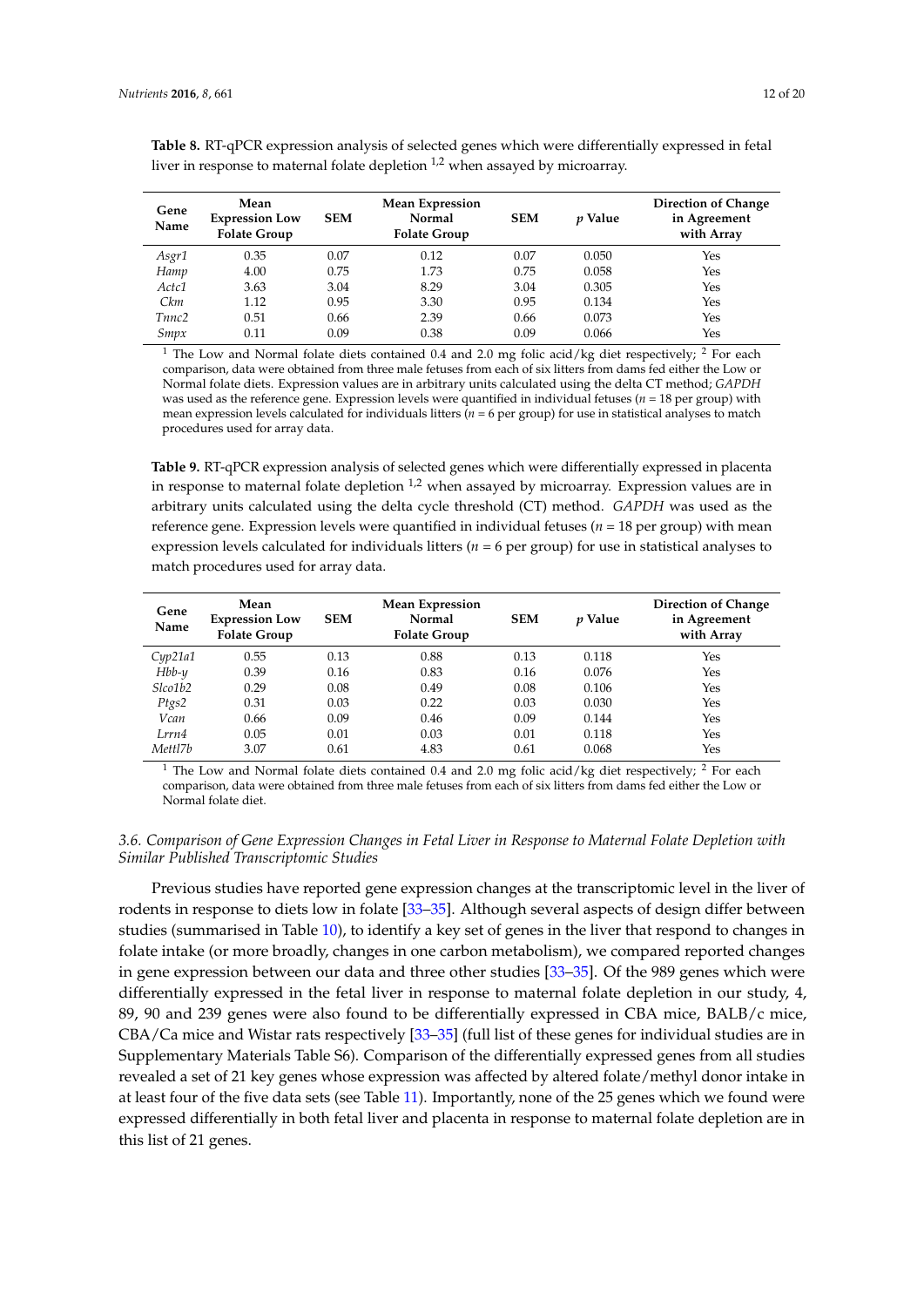<span id="page-13-0"></span>

| Study                | Model                     | <b>Diets</b>                                                            | Period of Exposure          | Arrays                                                       |
|----------------------|---------------------------|-------------------------------------------------------------------------|-----------------------------|--------------------------------------------------------------|
| This study           | Male C57Bl6J mice         | 2 mg folic acid/kg OR                                                   | 4 weeks prior to mating to  | NuGO mouse array<br>(NuGO_Mm1a520177)                        |
|                      |                           | $0.4$ mg folic acid/kg                                                  | 17.5 days gestation         |                                                              |
| Champier et al. [33] | Male CBA mice             | 8 mg folic acid + 10 g of succinylsulfathiazole/kg OR                   | 8–12 weeks of age           | CodeLinkUniset Mouse Whole<br>Genome bioarrays               |
|                      |                           | 0 mg folic acid + 10 g of succinylsulfathiazole/kg                      |                             |                                                              |
| Glen et al. [35]     | Male BALB/c & CBA/Ca mice | Low methionine (0.18%, w/w) & lacking choline & folic acid OR           | 4–12 weeks of age           | NimbleGen $12 \times 135$ K Mouse<br><b>Expression Array</b> |
|                      |                           | Low methionine (0.18%, $w/w$ ) & supplemented with choline & folic acid |                             |                                                              |
| Chen et al. [34]     | Wistar rats               | Standard food OR                                                        | l month before pregnancy to | <b>Agilent Arrays</b>                                        |
|                      |                           | Diet without vitamin $B_{12}$ & folate                                  | 21 days post-weaning        |                                                              |

**Table 10.** Overview of experimental designs of studies investigating the influence of folate/methyl donor intake on genome wide gene expression in the liver.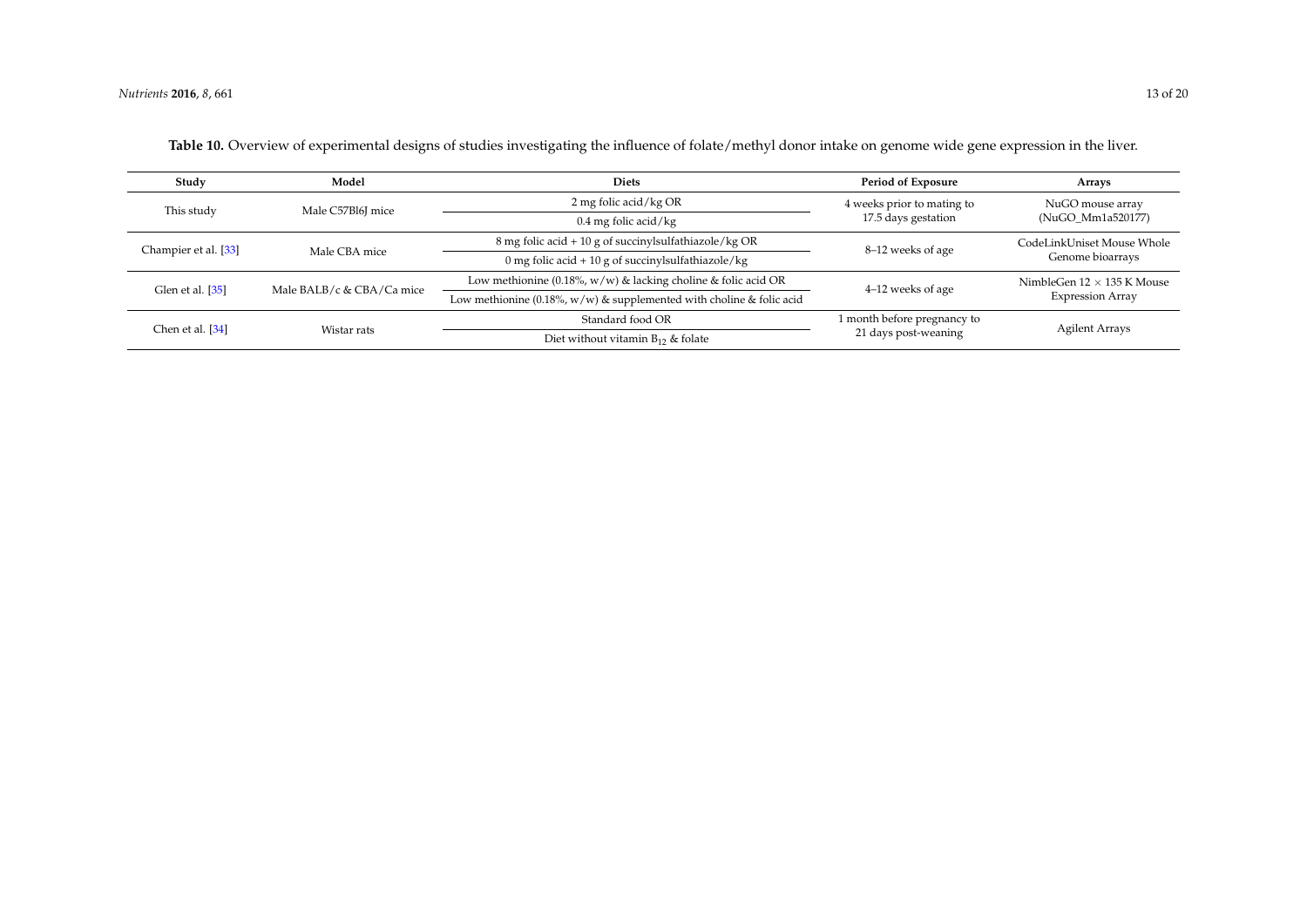|                | <b>Gene Differentially Expressed</b> |                      |                                   |                                   |                    |  |  |  |
|----------------|--------------------------------------|----------------------|-----------------------------------|-----------------------------------|--------------------|--|--|--|
| Gene Symbol    | McKay et al.                         | Champier et al. [33] | Glen et al. [35]<br>(BALB/c Mice) | Glen et al. [35]<br>(CBA/Ca Mice) | Chen et al. $[34]$ |  |  |  |
| ACOT2          | Y                                    | N                    | Y                                 | Y                                 | Y                  |  |  |  |
| COL6A2         | Y                                    | N                    | Y                                 | Y                                 | Y                  |  |  |  |
| <b>CSTB</b>    | Y                                    | N                    | Y                                 | Y                                 | Υ                  |  |  |  |
| DCTD           | Y                                    | N                    | Y                                 | Y                                 | Y                  |  |  |  |
| ENTPD2         | Y                                    | N                    | Y                                 | Y                                 | Y                  |  |  |  |
| <b>FETUB</b>   | Y                                    | N                    | Y                                 | Y                                 | Y                  |  |  |  |
| FGF21          | N                                    | Y                    | Y                                 | Y                                 | Y                  |  |  |  |
| IL7R           | Y                                    | N                    | Υ                                 | Y                                 | Y                  |  |  |  |
| JUB            | Y                                    | N                    | Y                                 | Y                                 | Y                  |  |  |  |
| LTBP2          | Y                                    | N                    | Y                                 | Y                                 | Y                  |  |  |  |
| OXCT1          | Y                                    | N                    | Y                                 | Y                                 | Y                  |  |  |  |
| RHBDF1         | Y                                    | N                    | Y                                 | Y                                 | Y                  |  |  |  |
| RUNX3          | Y                                    | N                    | Y                                 | Y                                 | Y                  |  |  |  |
| SERPINE1       | Y                                    | N                    | Y                                 | Υ                                 | Υ                  |  |  |  |
| SLC15A3        | Y                                    | N                    | Y                                 | Y                                 | Υ                  |  |  |  |
| SLC30A10       | Y                                    | N                    | Y                                 | Y                                 | Y                  |  |  |  |
| SLC39A5        | Y                                    | N                    | Y                                 | Y                                 | Y                  |  |  |  |
| <b>SLC41A3</b> | Y                                    | N                    | Y                                 | Y                                 | Υ                  |  |  |  |
| <b>SLPI</b>    | Y                                    | N                    | Y                                 | Y                                 | Y                  |  |  |  |
| SORCS2         | Y                                    | N                    | Y                                 | Y                                 | Y                  |  |  |  |
| <b>TMIE</b>    | Y                                    | N                    | Y                                 | Y                                 | Y                  |  |  |  |

<span id="page-14-0"></span>**Table 11.** Genes which were differentially expressed in response to low dietary folate/methyl donor intake in the liver across multiple studies  $^1$ .

<sup>1</sup> For details of diet compositions, please see Table [10.](#page-13-0)  $Y = Yes; N = No$ .

#### *3.7. In Silico Analysis of Promoter Regions of Key Folate/Methyl Donor Responsive Genes for Transcription Factor Binding Sites*

For these 21 genes found to be affected robustly in liver by altered folate supply (Table [11\)](#page-14-0), 76 unique promoter regions were found for 130 transcripts using the Gene2Promoter function in Genomatix (data not shown). Transcription factor binding sites for five families of transcription factors were present in 90% of the promoters investigated; ETS1 factors (ETSF), Kruppel like transcription factors (KLFS), Nuclear receptor subfamily 2 factors (NR2F), RXR heterodimer binding site (RXRF) and SOX/SRY sex/testis determining and related HMG box factors (SORY). Of these, the RXRF transcription factors had binding sites in all 76 analysed promoters. TFs belonging to the five identified families were compared with TFs found to be differentially expressed in the fetal liver and five TFs were found to overlap viz. *Elk3*, *Nr2c1*, *Nr2f1*, *Rxra*, *and Sox30.*

However the same analysis on randomly-selected sets of 21 genes that were affected by folate supply from each of the five studies plus two sets of 21 genes that did not respond to maternal folate supply revealed similar occurrence rates for these same transcription factor binding sites. Thus, this analysis identified no potential transcriptional regulatory mechanisms which may be responsible exclusively for coordinating the liver-specific changes in expression of these key genes in response to folate supply.

#### **4. Discussion**

Here we describe gene expression changes at the transcriptome level in the placenta and fetal liver in response to maternal folate depletion before mating and throughout pregnancy. Ames' triage theory posits that if availability of a specific nutrient is inadequate, Darwinian processes ensure that essential functions, i.e., those required for short-term survival and/or reproduction, dependent on that nutrient that are protected at the expense of those functions that are less essential i.e., where reduced function does not have short term negative consequences. However, such prioritisation of some most critical (short-term) functions may impact adversely on other functions which may have long-term insidious effects that increase risk of diseases associated with ageing [\[23](#page-19-1)[,24\]](#page-19-2). In response to inadequate maternal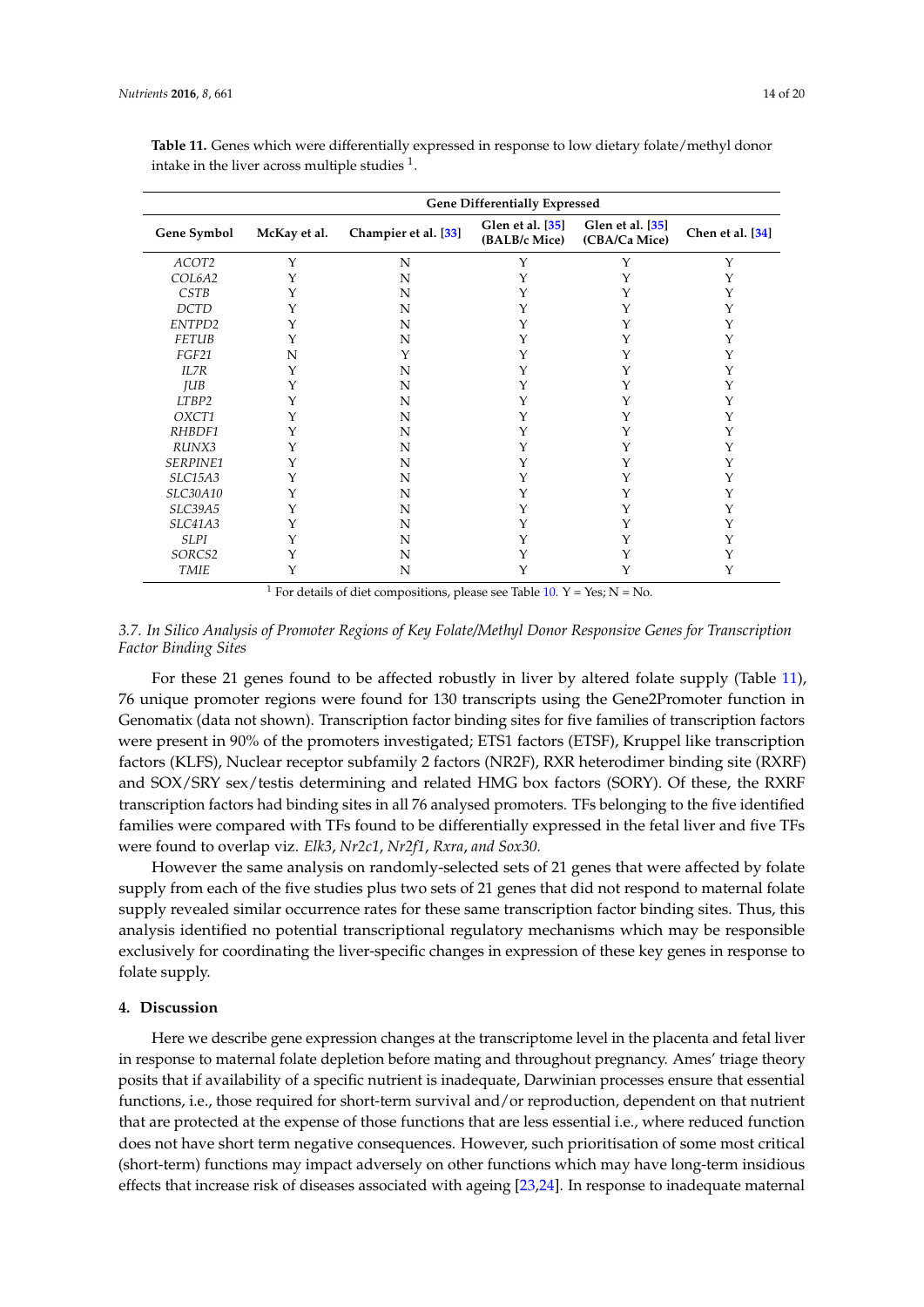folate intake during pregnancy, we hypothesised that, due to different organ-specific functions, individual fetal organs would implement differential prioritisation hierarchies and thus display differential gene expression changes in response to folate depletion. We chose to investigate gene expression in the liver and placenta as examples of organs with very different roles in mammalian function across the lifecourse. In addition, the liver represents a major site for folate storage and metabolism, whilst the placenta (containing both maternal and fetal cells) is the route for delivery of nutrients (including folate) from the dam to the fetus during development. Our observations support our hypothesis that specific fetal organs exhibit specific transcriptional responses to maternal folate depletion. It is plausible that these organ-specific changes in gene expression are due to differential pathway prioritisation in each organ which reflect their contrasting functions.

The primary function of the placenta is the transfer of nutrients to the fetus, so it is essential that this function is protected to support fetal growth and development. In response to maternal folate depletion, we saw no changes in pathways associated with nutrient transport, suggesting that placental transfer of nutrients to the fetus was protected despite the reduced maternal folate intake. We observed no teratogenic effects of this reduced nutrient supply on the offspring [\[25\]](#page-19-3). It is important to note that we analysed whole placental samples containing both maternal and fetal cell populations and so we are unable to determine the cellular origin of the observed expression changes.

The liver is a highly metabolic organ responsible for a wide range of functions that are important at all life stages and include defence of the body against xenobiotics, assisting with digestion and with metabolism of absorbed nutrients, regulating blood lipids, synthesis of a wide range of secreted proteins and hormonal regulation. As such, during periods of undernutrition, it may not be possible for the liver to maintain all important functions, so that those functions essential for short-term survival and/or reproduction may be prioritised. The sequela is that some functions not critical for short-term survival but which are important for long term health may be de-prioritised leading to impaired function which may have significant long-term adverse effects for the organism. We observed that maternal folate depletion altered several processes and pathways, each of which could impact adversely on long-term liver function and organismal health. These included "adipogenesis genes", "fatty acid biosynthesis" and "iron homeostasis" pathways. Whilst only one time point was investigated here (so that we are unable to comment on long-term gene expression changes or phenotypic outcomes), these observations are consistent with the fact that diets deficient in folate and choline can induce non-alcoholic fatty liver disease (NAFLD) in rodent models [\[36\]](#page-19-17). We observed up-regulation of genes involved in "fatty acid biosynthesis" (5/5 differentially expressed genes present on the pathway), and an abundance of up-regulated genes involved in the "adipogenesis genes" pathway (10/16 differentially expressed genes present on the pathway). Up-regulation of these genes may result in overall up-regulation of the pathways that potentially could result in altered hepatic fatty acid metabolism in offspring. Indeed, we observed that when the offspring of folate depleted dams were fed a high fat diet from weaning [\[37\]](#page-19-18), they had significantly increased plasma triacylglycerol (TAG) concentrations whilst plasma TAG concentrations were unaffected in the offspring of folate replete dams [\[37\]](#page-19-18). Taken together, these data suggest that maternal folate depletion results in an altered response to high fat feeding which may be via programmed transcriptional changes in pathways associated with fat metabolism in the liver.

This analysis has focussed on the genes which were differentially expressed in the liver and in the placenta in response to maternal folate depletion. However, it is important to recognise that there are alternative explanations for genes which did not change in response to this nutritional insult. Whilst such unaltered genes may be components of pathways which are especially critical to that particular organ, it is also possible that these genes are simply unresponsive to folate supply. The present study design is unable to distinguish between these alternatives.

It is important to highlight that most of the gene expression changes observed in this study were relatively small and not statistically significant when applying the more stringent FDR value so that these data should be interpreted with caution. However, our observations are consistent with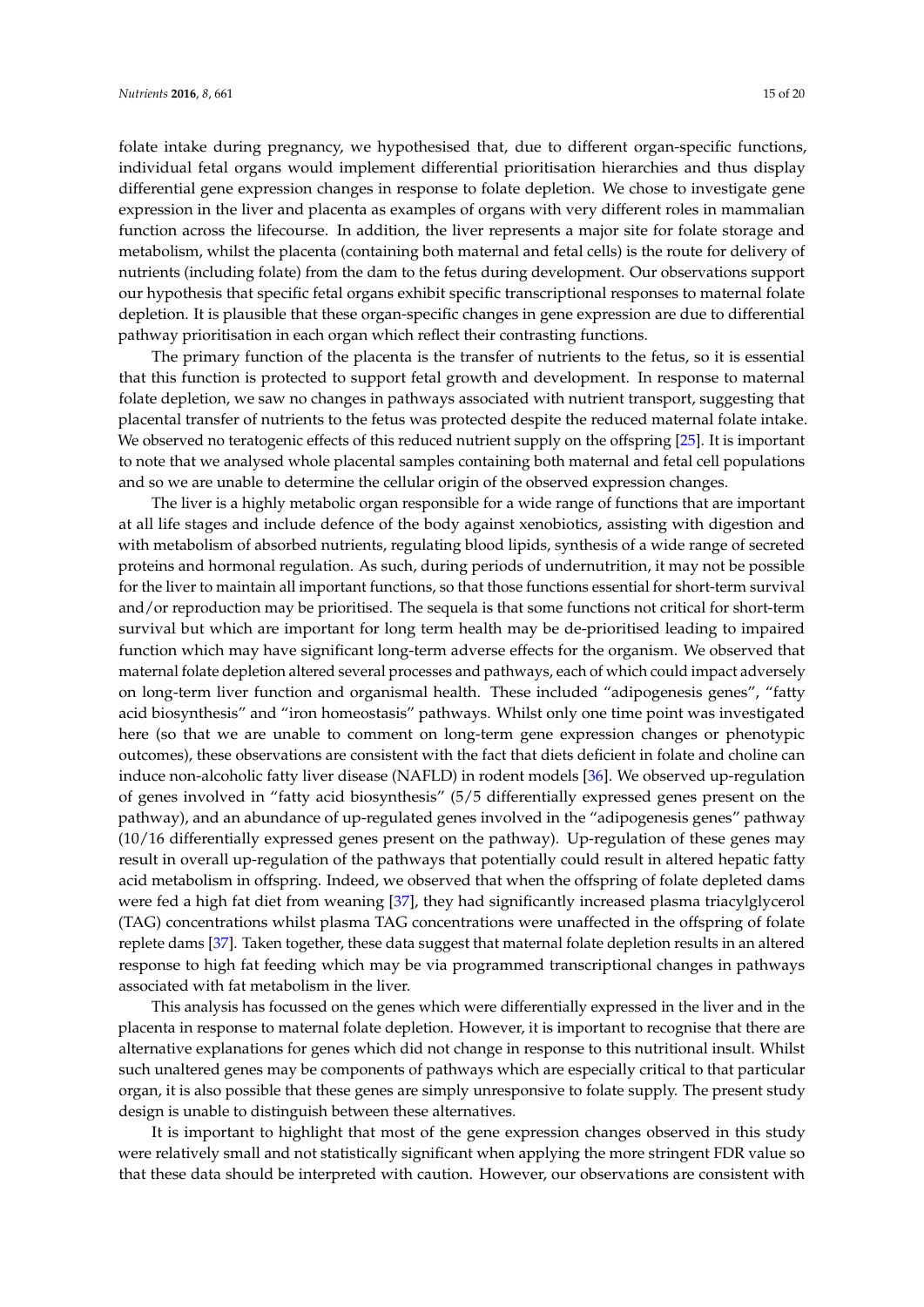findings from other studies [\[33,](#page-19-11)[34\]](#page-19-16) and confirms the subtle, but pervasive, effects on gene expression of folate/methyl donor depletion. Furthermore, it is pertinent to point out that our gene expression studies were undertaken in male offspring only and it is possible, if theoretically unlikely, that effects could be different in females.

Whilst we show clearly that folate responsive gene expression changes are organ specific, the mechanisms behind the observed organ specific expression changes are less clear. A plausible mechanistic explanation could be based on inter-organ differences in expression of transcription factors (TFs) when exposed to inadequate folate intake. We tested this hypothesis by identifying all TFs which were differentially expressed in the liver and in the placenta in response to maternal folate depletion. In the fetal liver, we found that expression of 73 TFs differed in folate replete vs. folate depleted offspring, which accounted for 7.4% of the altered genes. In contrast, in the placenta only 22 TFs (4.8% of altered genes) displayed altered expression. Consistent with the idea that organ-specific changes in gene expression profiles are driven by organ-specific changes in TF expression, there was very little overlap between the TFs that were altered in liver and placenta—only one TF, *Med6*, was common between the organs.

It is plausible that changes in epigenetic processes are responsible for the organ-specific patterns in gene expression in response to folate depletion. Epigenetic marks, including DNA methylation, are modifiable by diet and other environmental factors and constitute an important and flexible system for regulating gene expression [\[38](#page-19-19)[,39\]](#page-19-20). Folate is central to one-carbon metabolism and the formation of the universal methyl donor SAM, which is critical for the methylation of biological molecules including DNA. Indeed the influence of dietary folate intake on DNA methylation patterns has been reported widely [\[25,](#page-19-3)[34,](#page-19-16)[40](#page-19-21)[–42\]](#page-20-0) and may be responsible for the organ specific folate responsive gene expression changes observed here.

Although previous studies have reported gene specific expression changes in the rat placenta in response to increased levels of folate in the maternal diet [\[42](#page-20-0)[,43\]](#page-20-1), to the best of our knowledge this is the first report describing gene expression changes in response to low maternal folate (or methyl donor) intake in this organ, and the first study to investigate this at the transcriptomic level. However, previous studies have used transcriptomic approaches to investigate gene expression changes in the liver in response to low folate-containing diets [\[33](#page-19-11)[–36](#page-19-17)[,44](#page-20-2)[,45\]](#page-20-3) so we compared our data with outcomes from these studies. Whilst there were differences in gene expression profiles between studies, likely to be due to differences in rodent models, diet composition, duration and timing of the nutrient insult and the particular transcriptomic approaches employed (Table [10\)](#page-13-0), we uncovered a key set of genes which were differentially expressed in the liver in response to low dietary folate/methyl donor intake across multiple studies (Table [11\)](#page-14-0). Importantly, expression of none of these genes was altered in placenta by maternal folate depletion, indicating that these changes reflect a liver-specific response rather than being genes that are generally malleable in response to perturbation in folate supply. Moreover, this observation substantiates our suggestion that the transcriptome responses of fetal liver and placenta to folate restriction are distinct and physiologically-appropriate. Of the key set of 21 genes differentially expressed across multiple studies (Table [11\)](#page-14-0), the use of DAVID [\[32\]](#page-19-10) to carry out Gene Ontology enrichment analysis suggested that three genes are involved in wound healing i.e., *JUB*, *ENTPD2* and *SERPINE1* and, thus, altered transcription of genes associated with wound healing may help explain the observed association between low methyl donor intake and liver damage [\[36\]](#page-19-17). Furthermore, the discovery of these key folate responsive genes may provide candidate biomarkers for future studies of folate adequacy. Such studies should test the effects of different doses of folate without potential confounding from other dietary factors which may have been an issue in some of the studies included in Table [10.](#page-13-0)

To investigate potential mechanisms through which expression of these key genes in the liver are altered in response to methyl donor intake, the promoter regions were interrogated for the presence of common transcription factor binding sites. Whilst binding sites for five families of transcription factors were found to be highly represented in the promoters of these 21 genes, similar occurrence rates of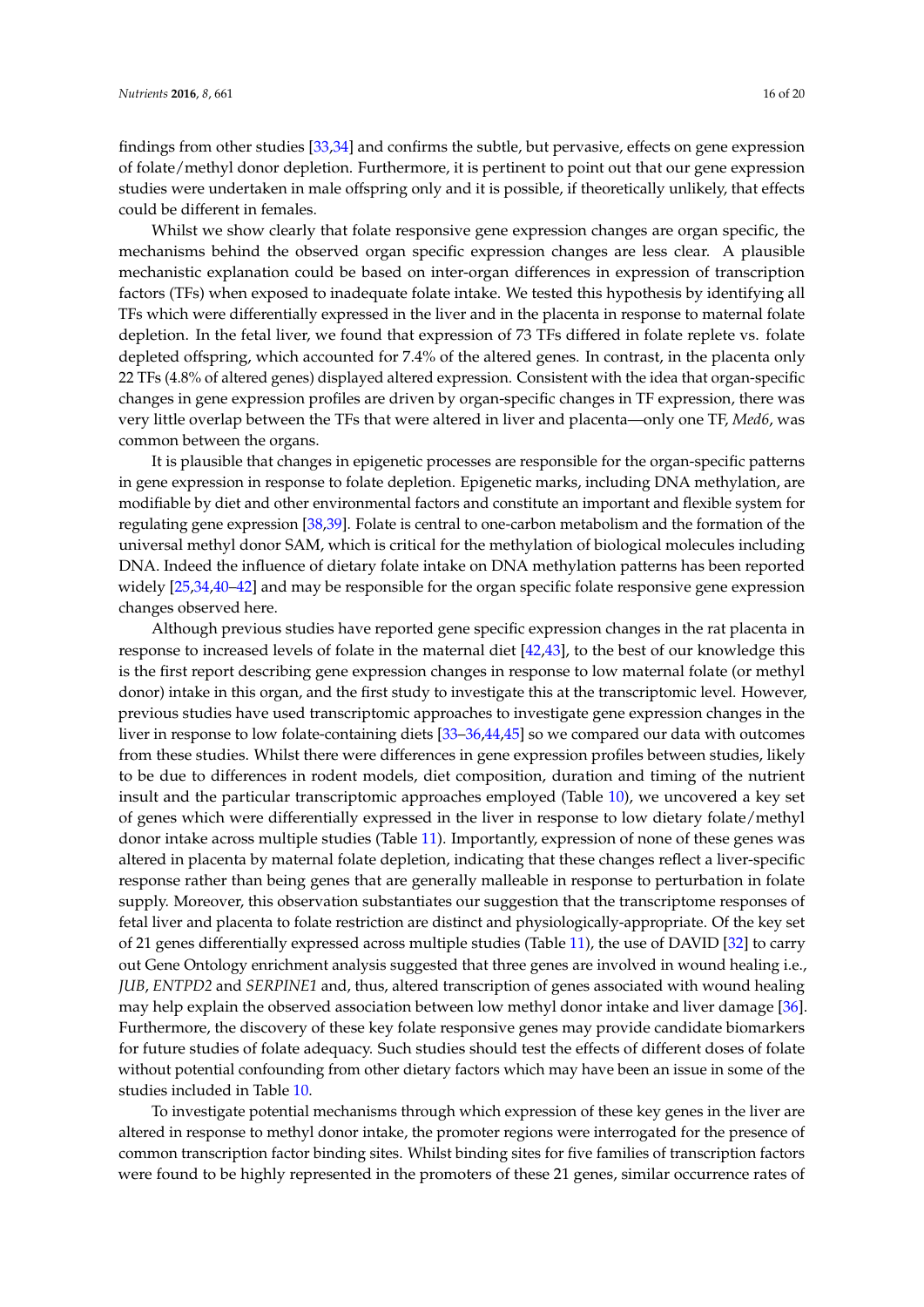these same transcription factor binding sites were also observed when seven randomly selected sets of genes were analysed. This suggests that this specific set of TFs is not responsible for co-ordinating transcriptional responses to maternal folate/methyl-donor supply in the liver. However, it is possible that there are regulatory regions outside the promoters of the genes investigated here which would merit investigation in future studies.

#### **5. Conclusions**

The data presented here suggest that maternal folate status during pregnancy influences gene expression in the fetus in a highly organ-specific manner. We hypothesise that this organ specificity is a rational response to limited nutrient supply which protects the most essential functions of each individual organ for short term survival (and reproduction), at the expense of less immediately essential processes which may lead to long-term adverse health sequelae. However, as we have noted above, there are viable alternative explanations for our observations. Our observations are consistent with the DOHaD hypothesis and suggest a plausible mechanism by which inadequate folate supply during early development leads to changes in gene expression to protect functions of the liver that are appropriate in this particular developmental and nutritional context, but that may contribute to the aetiology of cardiometabolic diseases if the postnatal environment is such that these changes become disadvantageous.

**Supplementary Materials:** The following are available online at [http://www.mdpi.com/2072-6643/8/10/661/s1,](http://www.mdpi.com/2072-6643/8/10/661/s1) Table S1: Details of manufacturer's product codes for primers used to determine gene transcript levels by RT-qPCR, Table S2: List of genes differentially expressed in the fetal liver in reponse to low maternal folate. Genes were considered to be significantly differentially expressed in response to low maternal folate if (a) the *p* value for t-test between dietary groups was  $< 0.05$  and (b) if there was a fold change of  $\pm 1.2$ , Table S3: List of genes encoding transcription factors differentially expressed in the fetal liver in reponse to low maternal folate. Genes were considered to be significantly differentially expressed in response to low maternal folate if (a) the *p* value for t-test between dietary groups was  $< 0.05$  and (b) if there was a fold change of  $\pm 1.2$ . B1, Table S4: List of genes differentially expressed in the placenta in reponse to low maternal folate. Genes were considered to be significantly differentially expressed in response to low maternal folate if (a) the p value for t-test between dietary groups was  $< 0.05$  and (b) if there was a fold change of  $\pm 1.2$ . D1, Table S5: List of genes encoding transcription factors differentially expressed in the placenta in reponse to low maternal folate. Genes were considered to be significantly differentially expressed in response to low maternal folate if (a) the *p* value for t-test between dietary groups was  $< 0.05$  and (b) if there was a fold change of  $\pm 1.2$ , Table S6: Lists of genes found in in common with other published data sets. Genes found to be differentially expressed in response to maternal folate depletion in the fetal liver were compared to other published gene lists where diets low in folate were reported to alter gene expression in the liver.

**Acknowledgments:** We thank Sandra Hogg, CBC, Newcastle University for care of the animals. This project was funded by NuGO ('The European Nutrigenomics Organisation; linking genomics, nutrition and health research', NuGO; CT-2004-505944) and the BBSRC (BB/G007993/1), with additional salary support from the North of England Children's Cancer Research Fund (NECCR).

**Author Contributions:** J.A.M., D.F. & J.C.M. conceived and designed the experiments; J.A.M. and L.X. performed the experiments; J.A.M. and M.A. analysed the data; J.A.M., D.F., C.E. and J.C.M. contributed reagents/materials/analysis tools; J.A.M., D.F. and J.C.M. wrote the paper, with contributions from M.A., C.E. and L.X., J.A.M. and J.C.M. had primary responsibility for final content. All authors have read and approved the final manuscript.

**Conflicts of Interest:** The authors declare no conflict of interest.

#### **References**

- <span id="page-17-0"></span>1. Gluckman, P.D.; Hanson, M.A.; Cooper, C.; Thornburg, K.L. Effect of in utero and early-life conditions on adult health and disease. *N. Engl. J. Med.* **2008**, *359*, 61–73. [\[CrossRef\]](http://dx.doi.org/10.1056/NEJMra0708473) [\[PubMed\]](http://www.ncbi.nlm.nih.gov/pubmed/18596274)
- <span id="page-17-1"></span>2. Bateson, P.; Barker, D.; Clutton-Brock, T.; Deb, D.; D'Udine, B.; Foley, R.A.; Gluckman, P.; Godfrey, K.; Kirkwood, T.; Lahr, M.M.; et al. Developmental plasticity and human health. *Nature* **2004**, *430*, 419–421. [\[CrossRef\]](http://dx.doi.org/10.1038/nature02725) [\[PubMed\]](http://www.ncbi.nlm.nih.gov/pubmed/15269759)
- <span id="page-17-2"></span>3. Gluckman, P.D.; Hanson, M.A.; Morton, S.M.; Pinal, C.S. Life-long echoes-a critical analysis of the developmental origins of adult disease model. *Biol. Neonate* **2005**, *87*, 127–139. [\[CrossRef\]](http://dx.doi.org/10.1159/000082311) [\[PubMed\]](http://www.ncbi.nlm.nih.gov/pubmed/15564779)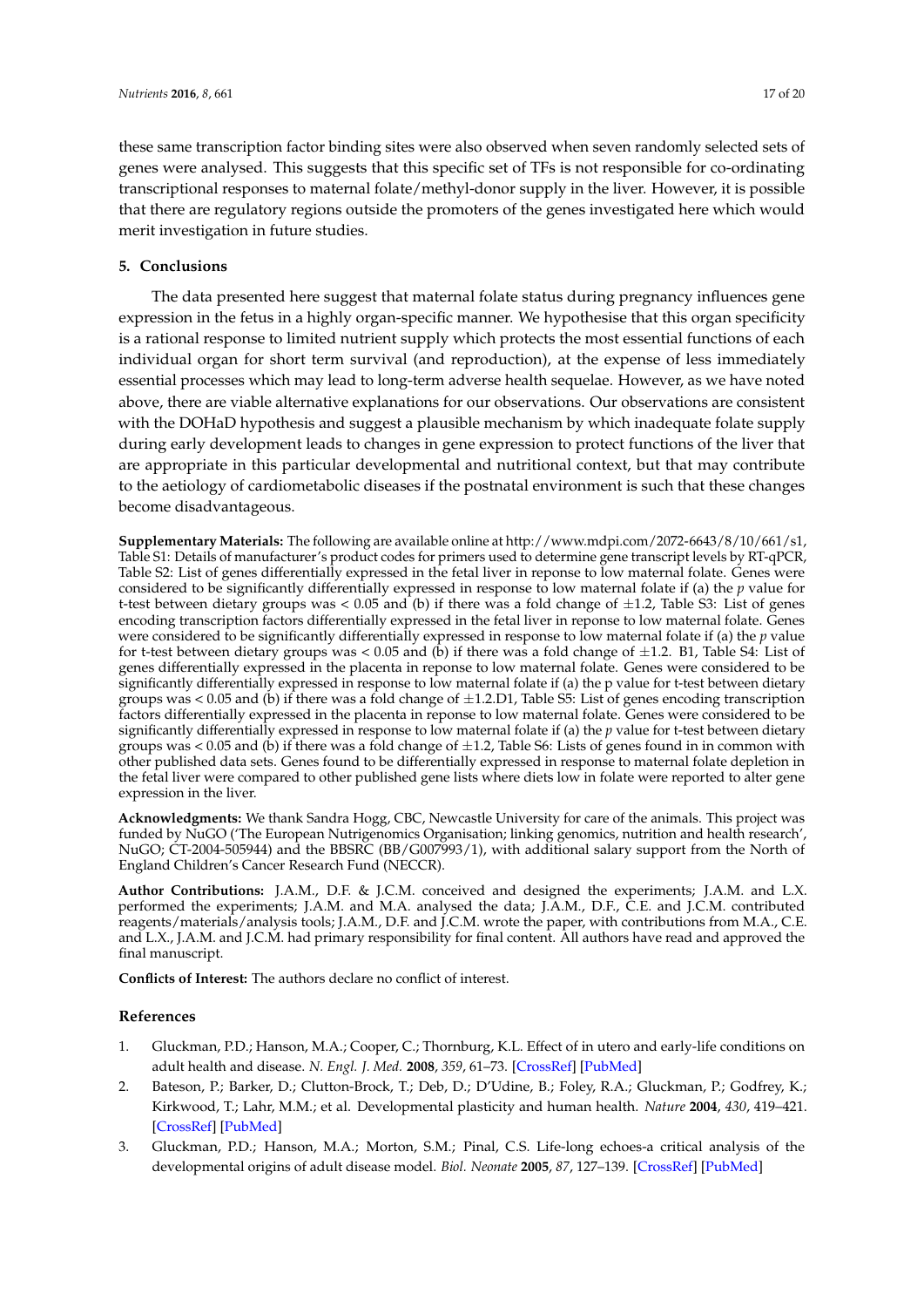- <span id="page-18-0"></span>4. Blencowe, H.; Cousens, S.; Modell, B.; Lawn, J. Folic acid to reduce neonatal mortality from neural tube disorders. *Int. J. Epidemiol.* **2010**, *39* (Suppl. S1), i110–i121. [\[CrossRef\]](http://dx.doi.org/10.1093/ije/dyq028) [\[PubMed\]](http://www.ncbi.nlm.nih.gov/pubmed/20348114)
- <span id="page-18-1"></span>5. De-Regil, L.M.; Fernandez-Gaxiola, A.C.; Dowswell, T.; Pena-Rosas, J.P. Effects and safety of periconceptional folate supplementation for preventing birth defects. *Cochrane Database Syst. Rev.* **2010**, Cd007950. [\[CrossRef\]](http://dx.doi.org/10.1002/14651858.CD007950.pub2)
- <span id="page-18-2"></span>6. Botto, L.D.; Olney, R.S.; Erickson, J.D. Vitamin supplements and the risk for congenital anomalies other than neural tube defects. *Am. J. Med. Genet. Part C Semin. Med. Genet.* **2004**, *125c*, 12–21. [\[CrossRef\]](http://dx.doi.org/10.1002/ajmg.c.30004) [\[PubMed\]](http://www.ncbi.nlm.nih.gov/pubmed/14755429)
- <span id="page-18-3"></span>7. Bortolus, R.; Blom, F.; Filippini, F.; van Poppel, M.N.; Leoncini, E.; de Smit, D.J.; Benetollo, P.P.; Cornel, M.C.; de Walle, H.E.; Mastroiacovo, P. Prevention of congenital malformations and other adverse pregnancy outcomes with 4.0 mg of folic acid: Community-based randomized clinical trial in Italy and the Netherlands. *BMC Pregnancy Childbirth* **2014**, *14*, 166. [\[CrossRef\]](http://dx.doi.org/10.1186/1471-2393-14-166) [\[PubMed\]](http://www.ncbi.nlm.nih.gov/pubmed/24884885)
- <span id="page-18-4"></span>8. Chatzi, L.; Papadopoulou, E.; Koutra, K.; Roumeliotaki, T.; Georgiou, V.; Stratakis, N.; Lebentakou, V.; Karachaliou, M.; Vassilaki, M.; Kogevinas, M. Effect of high doses of folic acid supplementation in early pregnancy on child neurodevelopment at 18 months of age: The mother-child cohort 'rhea' study in crete, greece. *Public Health Nutr.* **2012**, *15*, 1728–1736. [\[CrossRef\]](http://dx.doi.org/10.1017/S1368980012000067) [\[PubMed\]](http://www.ncbi.nlm.nih.gov/pubmed/22314109)
- <span id="page-18-5"></span>9. Roth, C.; Magnus, P.; Schjolberg, S.; Stoltenberg, C.; Suren, P.; McKeague, I.W.; Davey, S.G.; Reichborn-Kjennerud, T.; Susser, E. Folic acid supplements in pregnancy and severe language delay in children. *JAMA* **2011**, *306*, 1566–1573. [\[CrossRef\]](http://dx.doi.org/10.1001/jama.2011.1433) [\[PubMed\]](http://www.ncbi.nlm.nih.gov/pubmed/21990300)
- <span id="page-18-6"></span>10. Schmidt, R.J.; Tancredi, D.J.; Ozonoff, S.; Hansen, R.L.; Hartiala, J.; Allayee, H.; Schmidt, L.C.; Tassone, F.; Hertz-Picciotto, I. Maternal periconceptional folic acid intake and risk of autism spectrum disorders and developmental delay in the charge (childhood autism risks from genetics and environment) case-control study. *Am. J. Clin. Nutr.* **2012**, *96*, 80–89. [\[CrossRef\]](http://dx.doi.org/10.3945/ajcn.110.004416) [\[PubMed\]](http://www.ncbi.nlm.nih.gov/pubmed/22648721)
- <span id="page-18-7"></span>11. Suren, P.; Roth, C.; Bresnahan, M.; Haugen, M.; Hornig, M.; Hirtz, D.; Lie, K.K.; Lipkin, W.I.; Magnus, P.; Reichborn-Kjennerud, T.; et al. Association between maternal use of folic acid supplements and risk of autism spectrum disorders in children. *JAMA* **2013**, *309*, 570–577. [\[CrossRef\]](http://dx.doi.org/10.1001/jama.2012.155925) [\[PubMed\]](http://www.ncbi.nlm.nih.gov/pubmed/23403681)
- <span id="page-18-8"></span>12. Amigou, A.; Rudant, J.; Orsi, L.; Goujon-Bellec, S.; Leverger, G.; Baruchel, A.; Bertrand, Y.; Nelken, B.; Plat, G.; Michel, G.; et al. Folic acid supplementation, mthfr and mtrr polymorphisms, and the risk of childhood leukemia: The escale study (sfce). *Cancer Causes Control (CCC)* **2012**, *23*, 1265–1277. [\[CrossRef\]](http://dx.doi.org/10.1007/s10552-012-0004-0) [\[PubMed\]](http://www.ncbi.nlm.nih.gov/pubmed/22706675)
- 13. Bailey, H.D.; Miller, M.; Langridge, A.; de Klerk, N.H.; van Bockxmeer, F.M.; Attia, J.; Scott, R.J.; Armstrong, B.K.; Milne, E. Maternal dietary intake of folate and vitamins B6 and B12 during pregnancy and the risk of childhood acute lymphoblastic leukemia. *Nutr. Cancer* **2012**, *64*, 1122–1130. [\[CrossRef\]](http://dx.doi.org/10.1080/01635581.2012.707278) [\[PubMed\]](http://www.ncbi.nlm.nih.gov/pubmed/22966944)
- <span id="page-18-9"></span>14. Metayer, C.; Milne, E.; Dockerty, J.D.; Clavel, J.; Pombo-de-Oliveira, M.S.; Wesseling, C.; Spector, L.G.; Schuz, J.; Petridou, E.; Ezzat, S.; et al. Maternal supplementation with folic acid and other vitamins and risk of leukemia in offspring: A childhood leukemia international consortium study. *Epidemiology* **2014**, *25*, 811–822. [\[CrossRef\]](http://dx.doi.org/10.1097/EDE.0000000000000141) [\[PubMed\]](http://www.ncbi.nlm.nih.gov/pubmed/25207954)
- <span id="page-18-10"></span>15. Greenop, K.R.; Miller, M.; de Klerk, N.H.; Scott, R.J.; Attia, J.; Ashton, L.J.; Dalla-Pozza, L.; Bower, C.; Armstrong, B.K.; Milne, E. Maternal dietary intake of folate and vitamins B6 and B12 during pregnancy and risk of childhood brain tumors. *Nutr. Cancer* **2014**, *66*, 800–809. [\[CrossRef\]](http://dx.doi.org/10.1080/01635581.2014.916326) [\[PubMed\]](http://www.ncbi.nlm.nih.gov/pubmed/24897174)
- <span id="page-18-11"></span>16. Milne, E.; Greenop, K.R.; Bower, C.; Miller, M.; van Bockxmeer, F.M.; Scott, R.J.; de Klerk, N.H.; Ashton, L.J.; Gottardo, N.G.; Armstrong, B.K. Maternal use of folic acid and other supplements and risk of childhood brain tumors. *Cancer Epidemiol. Biomark. Prev.* **2012**, *21*, 1933–1941. [\[CrossRef\]](http://dx.doi.org/10.1158/1055-9965.EPI-12-0803) [\[PubMed\]](http://www.ncbi.nlm.nih.gov/pubmed/22941336)
- <span id="page-18-12"></span>17. French, A.E.; Grant, R.; Weitzman, S.; Ray, J.G.; Vermeulen, M.J.; Sung, L.; Greenberg, M.; Koren, G. Folic acid food fortification is associated with a decline in neuroblastoma. *Clin. Pharmacol. Ther.* **2003**, *74*, 288–294. [\[CrossRef\]](http://dx.doi.org/10.1016/S0009-9236(03)00200-5)
- <span id="page-18-13"></span>18. Goh, Y.I.; Bollano, E.; Einarson, T.R.; Koren, G. Prenatal multivitamin supplementation and rates of pediatric cancers: A meta-analysis. *Clin. Pharmacol. Ther.* **2007**, *81*, 685–691. [\[CrossRef\]](http://dx.doi.org/10.1038/sj.clpt.6100100) [\[PubMed\]](http://www.ncbi.nlm.nih.gov/pubmed/17314929)
- <span id="page-18-14"></span>19. Burgoon, J.M.; Selhub, J.; Nadeau, M.; Sadler, T.W. Investigation of the effects of folate deficiency on embryonic development through the establishment of a folate deficient mouse model. *Teratology* **2002**, *65*, 219–227. [\[CrossRef\]](http://dx.doi.org/10.1002/tera.10040) [\[PubMed\]](http://www.ncbi.nlm.nih.gov/pubmed/11967921)
- <span id="page-18-15"></span>20. Heid, M.K.; Bills, N.D.; Hinrichs, S.H.; Clifford, A.J. Folate deficiency alone does not produce neural tube defects in mice. *J. Nutr.* **1992**, *122*, 888–894. [\[PubMed\]](http://www.ncbi.nlm.nih.gov/pubmed/1552363)
- <span id="page-18-16"></span>21. Locasale, J.W. Serine, glycine and one-carbon units: Cancer metabolism in full circle. *Nat. Rev. Cancer* **2013**, *13*, 572–583. [\[CrossRef\]](http://dx.doi.org/10.1038/nrc3557) [\[PubMed\]](http://www.ncbi.nlm.nih.gov/pubmed/23822983)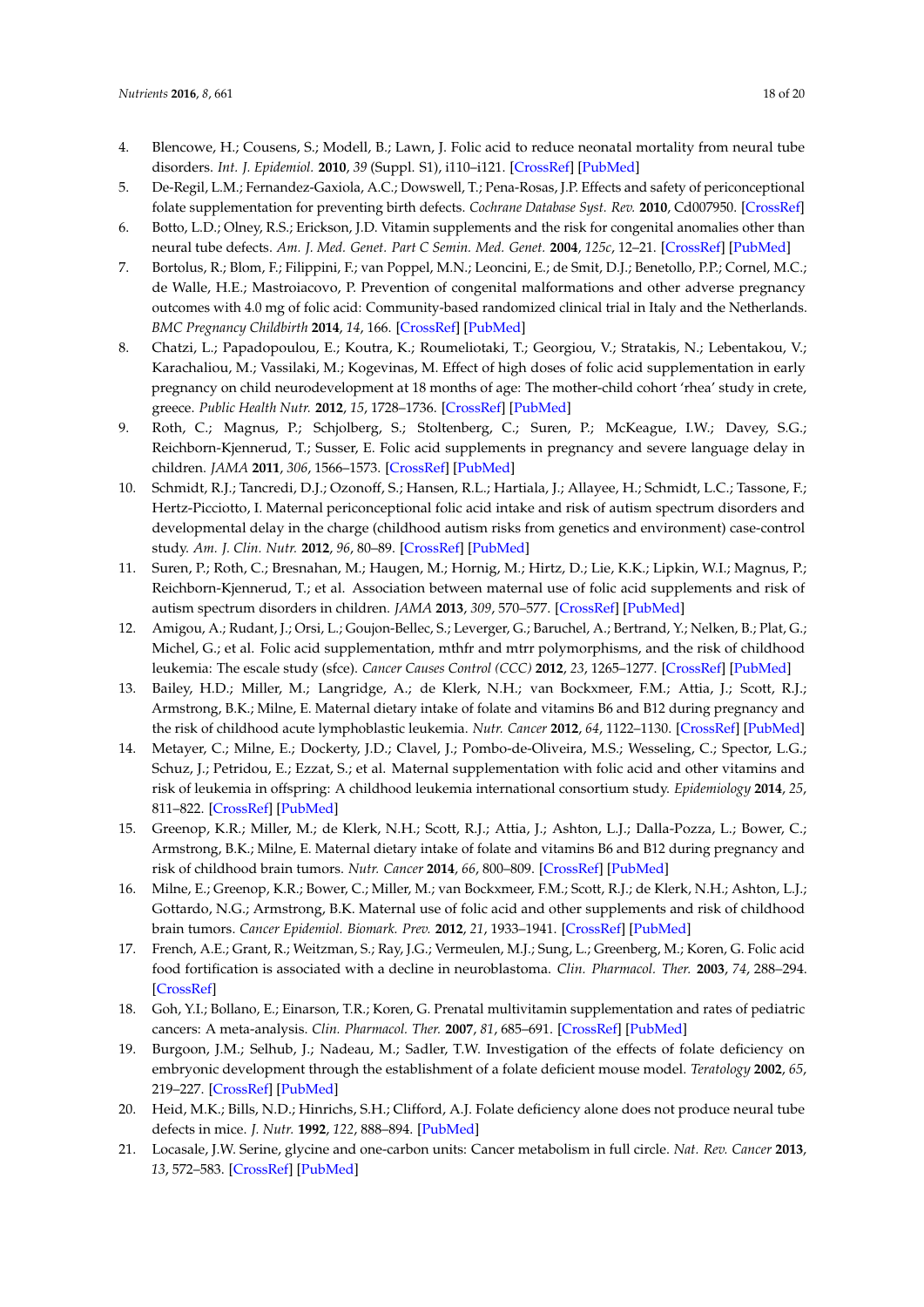- <span id="page-19-0"></span>22. Anderson, O.S.; Sant, K.E.; Dolinoy, D.C. Nutrition and epigenetics: An interplay of dietary methyl donors, one-carbon metabolism and DNA methylation. *J. Nutr. Biochem.* **2012**, *23*, 853–859. [\[CrossRef\]](http://dx.doi.org/10.1016/j.jnutbio.2012.03.003) [\[PubMed\]](http://www.ncbi.nlm.nih.gov/pubmed/22749138)
- <span id="page-19-1"></span>23. Ames, B.N. Low micronutrient intake may accelerate the degenerative diseases of aging through allocation of scarce micronutrients by triage. *Proc. Natl. Acad. Sci. USA* **2006**, *103*, 17589–17594. [\[CrossRef\]](http://dx.doi.org/10.1073/pnas.0608757103) [\[PubMed\]](http://www.ncbi.nlm.nih.gov/pubmed/17101959)
- <span id="page-19-2"></span>24. McCann, J.C.; Ames, B.N. Adaptive dysfunction of selenoproteins from the perspective of the triage theory: Why modest selenium deficiency may increase risk of diseases of aging. *FASEB J. Off. Publ. Fed. Am. Soc. Exp. Biol.* **2011**, *25*, 1793–1814. [\[CrossRef\]](http://dx.doi.org/10.1096/fj.11-180885) [\[PubMed\]](http://www.ncbi.nlm.nih.gov/pubmed/21402715)
- <span id="page-19-3"></span>25. McKay, J.A.; Wong, Y.K.; Relton, C.L.; Ford, D.; Mathers, J.C. Maternal folate supply and sex influence gene-specific DNA methylation in the fetal gut. *Mol. Nutr. Food Res.* **2011**, *55*, 1717–1723. [\[CrossRef\]](http://dx.doi.org/10.1002/mnfr.201100150) [\[PubMed\]](http://www.ncbi.nlm.nih.gov/pubmed/21770049)
- <span id="page-19-15"></span><span id="page-19-13"></span><span id="page-19-4"></span>26. Reeves, P.G.; Nielsen, F.H.; Fahey, G.C., Jr. Ain-93 purified diets for laboratory rodents: Final report of the American institute of nutrition ad hoc writing committee on the reformulation of the Ain-76a rodent diet. *J. Nutr.* **1993**, *123*, 1939–1951. [\[PubMed\]](http://www.ncbi.nlm.nih.gov/pubmed/8229312)
- <span id="page-19-5"></span>27. McClive, P.J.; Sinclair, A.H. Rapid DNA extraction and PCR-sexing of mouse embryos. *Mol. Reprod. Dev.* **2001**, *60*, 225–226. [\[CrossRef\]](http://dx.doi.org/10.1002/mrd.1081) [\[PubMed\]](http://www.ncbi.nlm.nih.gov/pubmed/11553922)
- <span id="page-19-14"></span><span id="page-19-6"></span>28. Gautier, L.; Cope, L.; Bolstad, B.M.; Irizarry, R.A. Affy—Analysis of affymetrix genechip data at the probe level. *Bioinformatics* **2004**, *20*, 307–315. [\[CrossRef\]](http://dx.doi.org/10.1093/bioinformatics/btg405) [\[PubMed\]](http://www.ncbi.nlm.nih.gov/pubmed/14960456)
- <span id="page-19-7"></span>29. Wu, Z.; Irizarry, R.A.; Gentleman, R.; Murillo, F.M.; Forrest, S. A model-based background adjustment for oligonucleotide expression arrays. *J. Am. Stat. Assoc.* **2004**, *99*, 909–917. [\[CrossRef\]](http://dx.doi.org/10.1198/016214504000000683)
- <span id="page-19-8"></span>30. Dai, M.; Wang, P.; Boyd, A.D.; Kostov, G.; Athey, B.; Jones, E.G.; Bunney, W.E.; Myers, R.M.; Speed, T.P.; Akil, H.; et al. Evolving gene/transcript definitions significantly alter the interpretation of genechip data. *Nucleic Acids Res.* **2005**, *33*, e175. [\[CrossRef\]](http://dx.doi.org/10.1093/nar/gni179) [\[PubMed\]](http://www.ncbi.nlm.nih.gov/pubmed/16284200)
- <span id="page-19-9"></span>31. Smyth, G.K. Linear models and empirical bayes methods for assessing differential expression in microarray experiments. *Stat. Appl. Genet. Mol. Biol.* **2004**, *3*. [\[CrossRef\]](http://dx.doi.org/10.2202/1544-6115.1027) [\[PubMed\]](http://www.ncbi.nlm.nih.gov/pubmed/16646809)
- <span id="page-19-10"></span>32. Sherman, B.T.; Huang, D.W.; Tan, Q.; Guo, Y.; Bour, S.; Liu, D.; Stephens, R.; Baseler, M.W.; Lane, H.C.; Lempicki, R.A. David knowledgebase: A gene-centered database integrating heterogeneous gene annotation resources to facilitate high-throughput gene functional analysis. *BMC Bioinform.* **2007**, *8*, 426. [\[CrossRef\]](http://dx.doi.org/10.1186/1471-2105-8-426) [\[PubMed\]](http://www.ncbi.nlm.nih.gov/pubmed/17980028)
- <span id="page-19-11"></span>33. Champier, J.; Claustrat, F.; Nazaret, N.; Fevre, M.M.; Claustrat, B. Folate depletion changes gene expression of fatty acid metabolism, DNA synthesis, and circadian cycle in male mice. *Nutr. Res.* **2012**, *32*, 124–132. [\[CrossRef\]](http://dx.doi.org/10.1016/j.nutres.2011.12.012) [\[PubMed\]](http://www.ncbi.nlm.nih.gov/pubmed/22348461)
- <span id="page-19-16"></span>34. Chen, G.; Broseus, J.; Hergalant, S.; Donnart, A.; Chevalier, C.; Bolanos-Jimenez, F.; Gueant, J.L.; Houlgatte, R. Identification of master genes involved in liver key functions through transcriptomics and epigenomics of methyl donor deficiency in rat: Relevance to nonalcoholic liver disease. *Mol. Nutr. Food Res.* **2015**, *59*, 293–302. [\[CrossRef\]](http://dx.doi.org/10.1002/mnfr.201400483) [\[PubMed\]](http://www.ncbi.nlm.nih.gov/pubmed/25380481)
- <span id="page-19-12"></span>35. Glen, C.D.; McVeigh, L.E.; Voutounou, M.; Dubrova, Y.E. The effects of methyl-donor deficiency on the pattern of gene expression in mice. *Mol. Nutr. Food Res.* **2015**, *59*, 501–506. [\[CrossRef\]](http://dx.doi.org/10.1002/mnfr.201400660) [\[PubMed\]](http://www.ncbi.nlm.nih.gov/pubmed/25488634)
- <span id="page-19-17"></span>36. Tryndyak, V.; de Conti, A.; Kobets, T.; Kutanzi, K.; Koturbash, I.; Han, T.; Fuscoe, J.C.; Latendresse, J.R.; Melnyk, S.; Shymonyak, S.; et al. Interstrain differences in the severity of liver injury induced by a cholineand folate-deficient diet in mice are associated with dysregulation of genes involved in lipid metabolism. *FASEB J. Off. Publ. Fed. Am. Soc. Exp. Biol.* **2012**, *26*, 4592–4602. [\[CrossRef\]](http://dx.doi.org/10.1096/fj.12-209569) [\[PubMed\]](http://www.ncbi.nlm.nih.gov/pubmed/22872676)
- <span id="page-19-18"></span>37. McKay, J.A.; Xie, L.; Manus, C.; Langie, S.A.; Maxwell, R.J.; Ford, D.; Mathers, J.C. Metabolic effects of a high-fat diet post-weaning after low maternal dietary folate during pregnancy and lactation. *Mol. Nutr. Food Res.* **2014**, *58*, 1087–1097. [\[CrossRef\]](http://dx.doi.org/10.1002/mnfr.201300615) [\[PubMed\]](http://www.ncbi.nlm.nih.gov/pubmed/24425434)
- <span id="page-19-19"></span>38. McKay, J.A.; Mathers, J.C. Diet induced epigenetic changes and their implications for health. *Acta Physiol.* **2011**, *202*, 103–118. [\[CrossRef\]](http://dx.doi.org/10.1111/j.1748-1716.2011.02278.x) [\[PubMed\]](http://www.ncbi.nlm.nih.gov/pubmed/21401888)
- <span id="page-19-20"></span>39. Mathers, J.C.; Strathdee, G.; Relton, C.L. Induction of epigenetic alterations by dietary and other environmental factors. *Adv. Genet.* **2010**, *71*, 3–39. [\[PubMed\]](http://www.ncbi.nlm.nih.gov/pubmed/20933124)
- <span id="page-19-21"></span>40. McKay, J.A.; Waltham, K.J.; Williams, E.A.; Mathers, J.C. Folate depletion during pregnancy and lactation reduces genomic DNA methylation in murine adult offspring. *Genes Nutr.* **2011**, *6*, 189–196. [\[CrossRef\]](http://dx.doi.org/10.1007/s12263-010-0199-1) [\[PubMed\]](http://www.ncbi.nlm.nih.gov/pubmed/21484149)